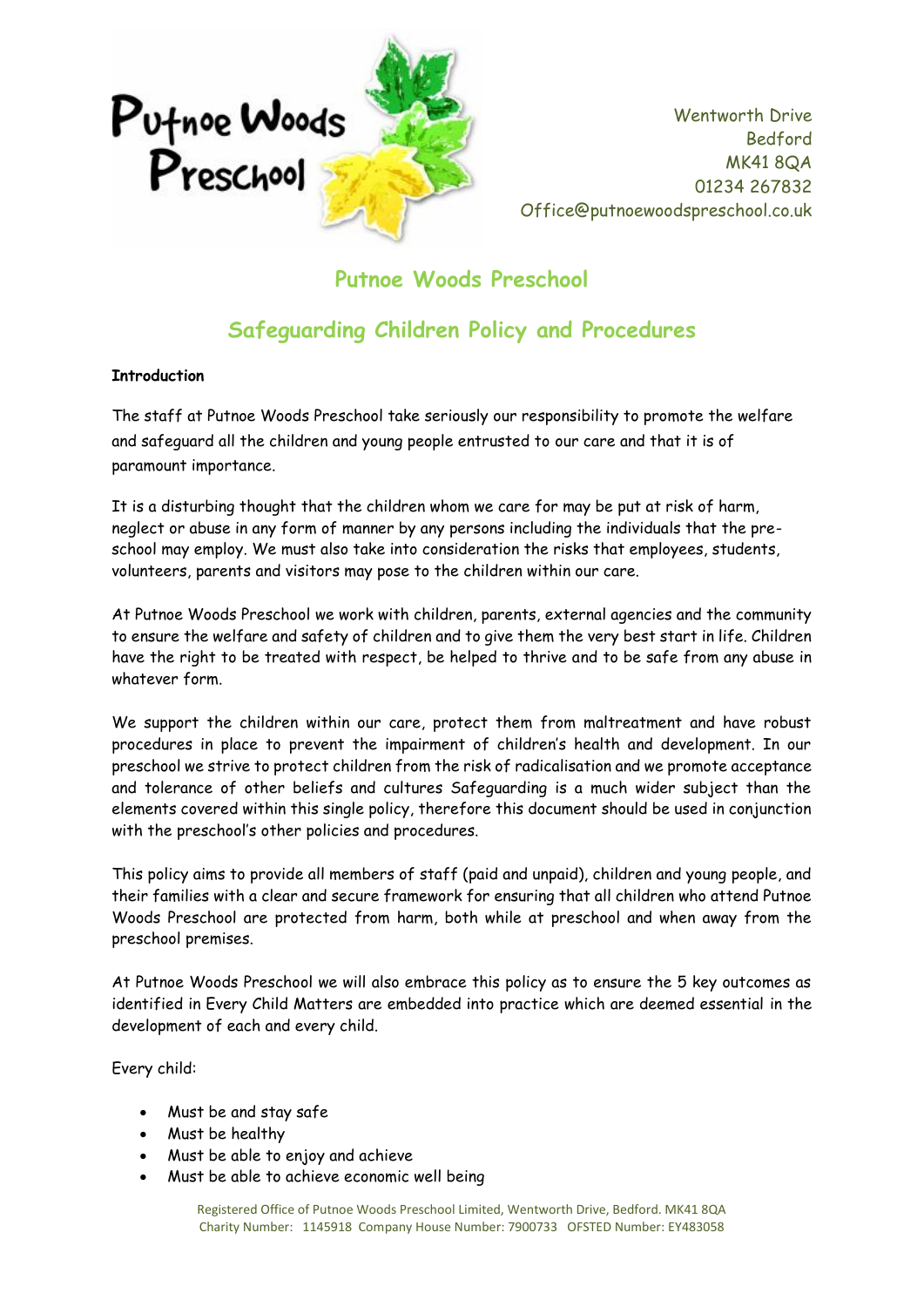

• Must make a positive contribution

#### **Definition**

Safeguarding and promoting the welfare of children, in relation to this policy is defined as:

- *Protecting children from maltreatment*
- *Preventing the impairment of children's health or development*
- *Ensuring that children are growing up in circumstances consistent with the provision of safe and effective care*
- *Taking action to enable all children to have the best outcomes.*

*(Definition taken from the HM Government document 'Working together to Safeguard Children 2018).*

#### **Legal Framework**

**This policy is based on the following legislation and statutory guidance.**

- Children Act 1989 and 2004
- Childcare Act 2006
- Safeguarding Vulnerable Groups Act 2006
- The Statutory Framework for the Early Years Foundation Stage (EYFS) 2021
- Working Together to Safeguard Children 2018
- Keeping Children Safe in Education 2021
- What to do if you're worried a child is being abused 2015
- Counter-Terrorism and Security Act 2015
- Guidance on the Prevent Duty
- Inspecting safeguarding in early years, education and skills (2019)
- Education Inspection Framework 2019
- Early Years and Childcare Registration handbook
- Guidance on FGM 2018
- Domestic Violence Act 2021

#### **Covid 19**

Keeping Children Safe in Education remains in force throughout the response to Covid 19. The DfE has issued non statutory guidance on safeguarding in schools, colleges and other providers during the coronavirus outbreak. This guidance supports the continued regard to Keeping Children Safe in Education and to ensure that they are kept safe.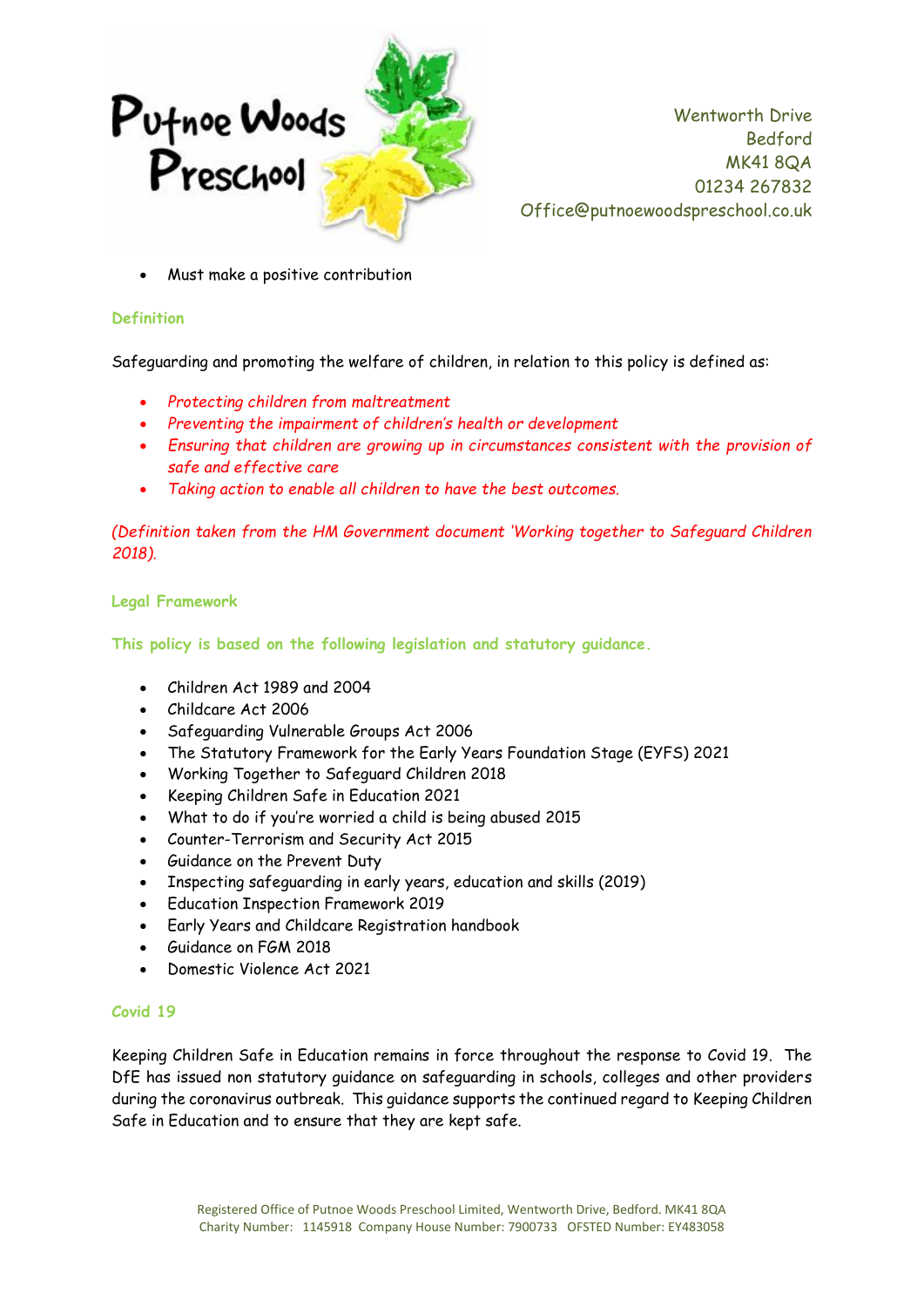

We aim to provide a safe, secure, inclusive and consistent environment for all the children within our care regardless of age, race, religion/belief, disability, gender, transgender or sexual orientation; one in which they feel safe, supported, valued, respected and listened to.

As a preschool we are committed to:

- 1.1 Maintaining children's welfare as our paramount concern
- 1.2 Providing an environment in which children feel safe, secure, valued and respected, confident to talk openly and sure of being listened to
- 1.3 Providing suitable support and guidance so that children have a range of appropriate adults who they feel confident to approach if they are in difficulties
- 1.4 Adopting safe recruitment practices to check the suitability of both staff and regular volunteers and visitors to the school
- 1.5 Ensuring that procedures are in place to prevent the unsupervised access to children of adults who have not undergone such a checking process
- 1.6 Having in place procedures for the identification and reporting of cases where harm or risk of harm to a child is suspected and ensuring that all staff are aware of such procedures
- 1.7 Supporting pupils who have suffered abuse or neglect or who are otherwise vulnerable
- 1.8 Using learning at the setting to provide opportunities for increasing self-awareness, self-esteem, assertiveness and decision making so that young children have a range of contacts and strategies to ensure their own protection and understand the importance of protecting other
- 1.9 Raising the awareness of children and equipping them with the skills and knowledge needed to keep safe
- 1.10 Working with parents to build an understanding of the preschool's responsibility to ensure the welfare of all children including the need for referral to other agencies in some situation
- 1.11 Provide an environment where practitioners are confident to identify where children and families may need intervention and seek the help, they need
- 1.12 Ensuring all staff are able to recognise the signs and symptoms of abuse and are aware of the setting's procedures and lines of communication
- 1.13 Monitoring children who have been identified as 'in need' including the need for protection, keeping confidential records which are stored securely and shared appropriately with other professionals
- 1.14 Creating an environment to encourage children to develop a positive self-image
- 1.15 Providing positive role models and develop a safe culture where staff are confident to raise concerns about professional conduct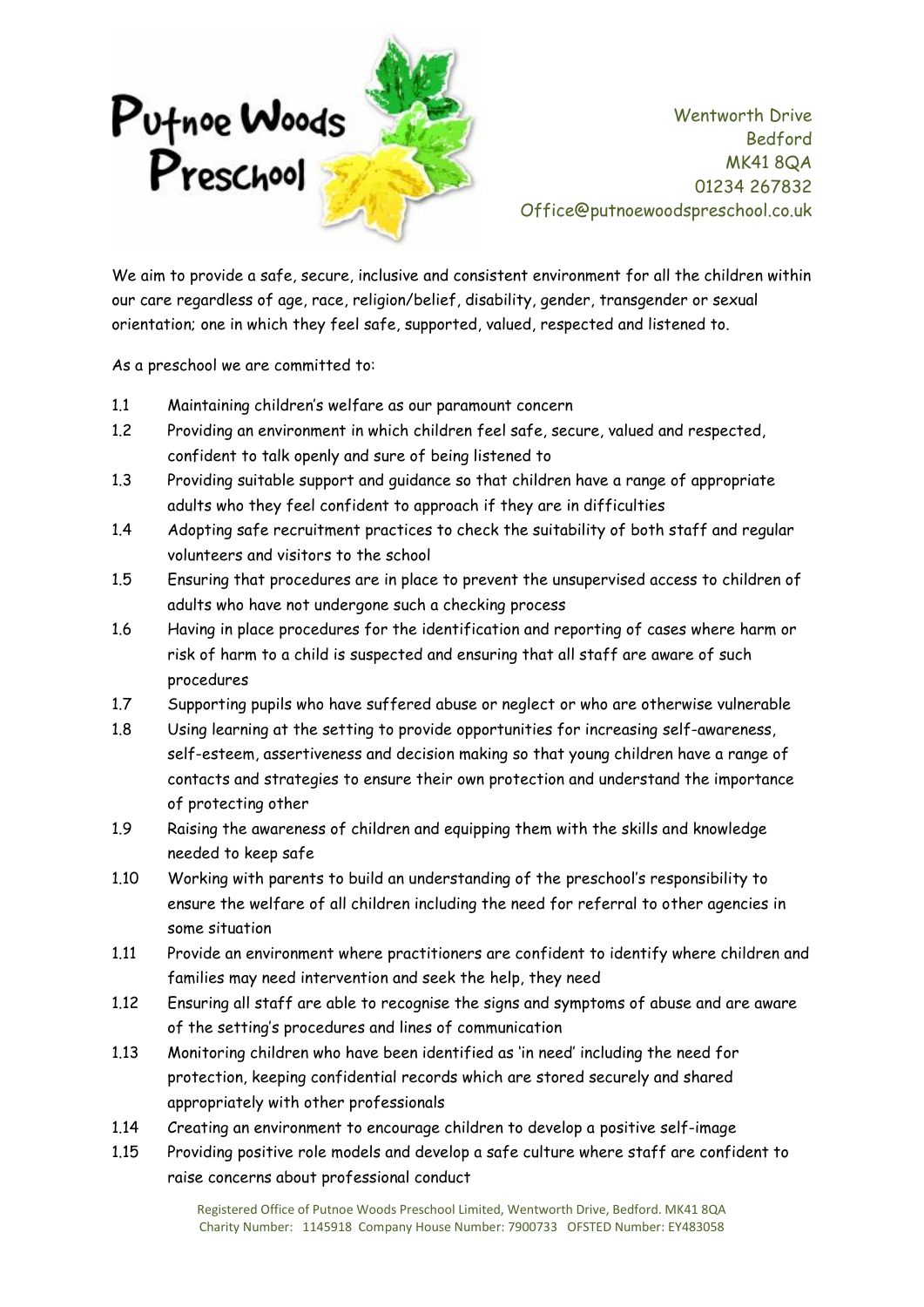

- 1.16 Encouraging children to develop a sense of independence and autonomy in a way that is appropriate to their age and stage of development
- 1.17 Promoting tolerance and acceptance of different beliefs, cultures and communities
- 1.18 Helping children to understand how they can influence and participate in decision-making and how to promote British values through play, discussion and role modelling

Putnoe Woods Preschool is aware that abuse does occur in our society and we are vigilant in identifying signs of abuse and reporting concerns. We have a duty to protect and promote the welfare of children. Due to the many hours of care we are providing, we may often be the first people to identify that there may be a problem. We may well be the first people in whom children confide information that may suggest abuse or to spot changes in a child's behaviour which may indicate abuse.

Our prime responsibility is the welfare and well-being of each child in our care. As such we believe we have a duty to the children, parents and staff to act quickly and responsibly in any instance that may come to our attention. This includes sharing information with any relevant agencies such as local authority services for children's social care, health professionals or the police. All staff will work with other agencies in the best interest of the child, including as part of a multi-agency team, where needed.

At Putnoe Woods Preschool we aim to:

- 1.19 Keep the child at the centre of all we do
- 1.20 Ensure staff are trained to understand the child protection and safeguarding policy and procedures, are alert to identify possible signs of abuse, understand what is meant by child protection and are aware of the different ways in which children can be harmed, including by other children through bullying or discriminatory behaviour
- 1.21 Ensure staff understand how to identify early indicators of potential radicalisation and terrorism threats and act on them appropriately in line with national and local procedures
- 1.22 Ensure all staff access Prevent Training
- 1.23 Ensure that all staff feel confident and supported to act in the best interest of the child, share information and seek the help that the child may need
- 1.24 Ensure that all staff are familiar and updated regularly with safeguarding children training and procedures and kept informed of changes to local/national procedures
- 1.25 Make any safeguarding children referrals in a timely way, sharing relevant information as necessary in line with procedures set out by Bedford Borough Safeguarding Children Board
- 1.26 Make any referrals relating to extremism to the police (or the Government helpline) in a timely way, sharing relevant information as appropriate
- 1.27 Ensure that information is shared only with those people who need to know in order to protect the child and act in their best interest
- 1.28 Ensure that children are never placed at risk while in the charge of preschool staff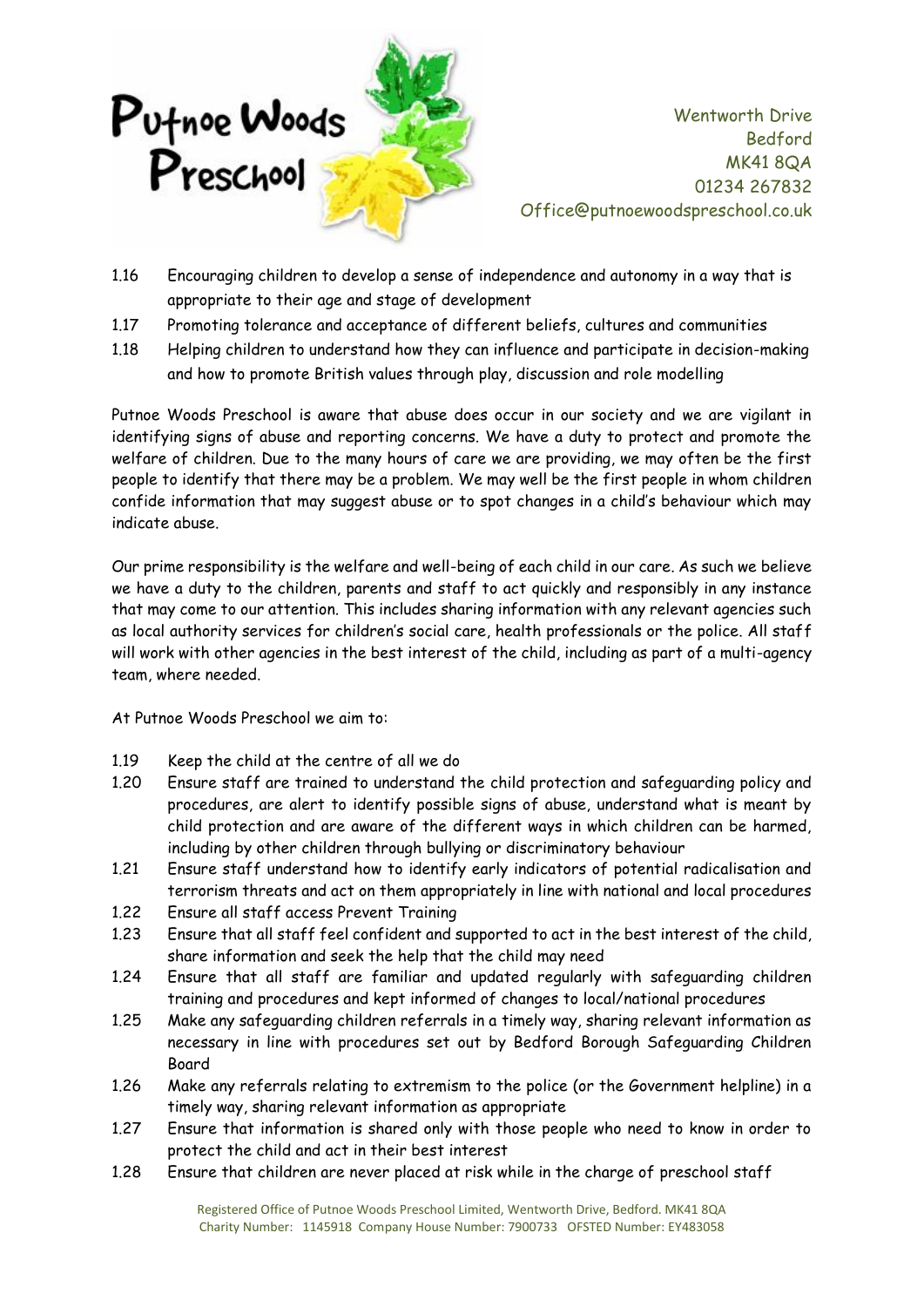

- 1.29 Take any appropriate action relating to allegations of serious harm or abuse against any person working with children or living or working on the preschool premises including reporting such allegations to Ofsted and other relevant authorities including the LADO
- 1.30 Ensure parents are fully aware of child protection policies and procedures when they register with the preschool and are kept informed of all updates when they occur
- 1.31 Regularly review and update this policy with staff and parents where appropriate and make sure it complies with any legal requirements and any guidance or procedures issued by Bedford Borough Local Safeguarding Partners
- 1.32 We will support children by offering reassurance, comfort and sensitive interactions and ensure to them that they are being taken seriously and that they will be supported
- 1.33 We will devise activities according to individual circumstances to enable children to develop confidence and self-esteem within their peer group.

# **Contact telephone numbers**

Local authority Integrated Front Door **01234 718700**

Emergency Duty Team (EDT) on 0300 300 8123

Local authority Designated Officer (LADO) **Sandeep Mohan 01234 276693**

Ofsted **0300 123 1231**

Bedford Borough Local Safeguarding Children Board (LSCB) **01234 276512 / 276346**

Non-emergency police **101** 

# Government helpline for extremism concerns **020 7340 7264**

#### **2 Designated Safeguarding Lead - DSL**

Putnoe Woods Preschool have also appointed three members of staff as Designated Safeguarding Leads as to ensure that a Designated Safeguarding Lead is available at all times during the preschool opening hours. These persons appointed for this setting are named immediately below:

Jo Skelton Preschool Manager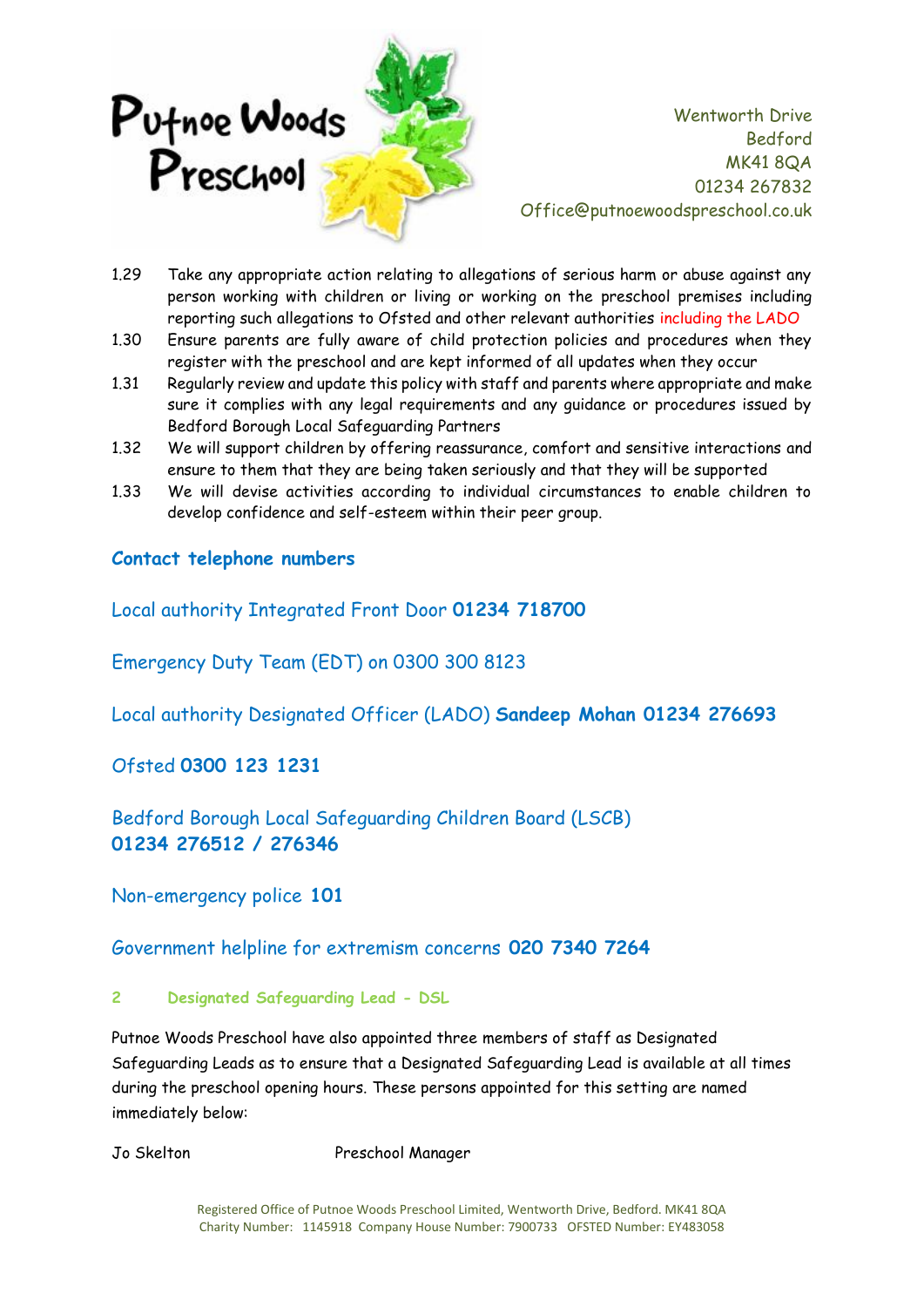

Amanda Cowley Deputy Preschool Manager / Family Worker

Caroline Statham SEND Lead

*'A practitioner must be designated to take lead responsibility for safeguarding children in every setting…. The lead practitioner is responsible for liaison with local statutory children's services agencies, and with the LSP. They must provide support, advice and guidance to any other staff on an ongoing basis, and on any specific safeguarding issue as required. The lead practitioner must attend a child protection training course that enables them to identify, understand and respond appropriately to signs of possible abuse and neglect '*

# *Statutory Framework for The Early Years Foundation Stage 2021*

- At any one time one of the Designated Safeguarding Leads **MUST** be on duty within the preschool setting
- The Designated Safeguarding Leads must also undertake a refresher course every 2 years
- The Designated Safeguarding Lead is responsible for liaising with the local statutory children's services agency as appropriate
- Where able, one Designated Safeguarding Lead and the SEND Coordinator should attend Early Help and Assessment training
- The Designated Safeguarding Leads MUST take advice from the Bedford Borough Local Safeguarding Children Board / Local Safeguarding Partners
- The Designated Safeguarding Lead will report suspected abuse and neglect to the Integrated Front Door (previously MASH)
- Refer cases of radicalisation to the Channel programme
- The Designated Safeguarding Lead will report any allegations made against a member of staff to the Local Authority Designated Officer (LADO)
- The Designated Safeguarding Lead will develop and update child protection and safeguarding policies and share this information at staff meetings
- This MUST be recorded on the staff meeting agenda and minutes
- The Designated Safeguarding Leads are also responsible for the induction of new staff on the Safeguarding Policy and Procedures
- The Designated Safeguarding Leads will act as a source of support, advice and expertise to staff members on matters of safeguarding by liaising with relevant agencies
- The Designated Safeguarding Leads will have an understanding of the assessment process for providing early help and intervention
- The Designated Safeguarding Leads will support staff members in liaising with other agencies and setting up interagency assessment where early help is deemed appropriate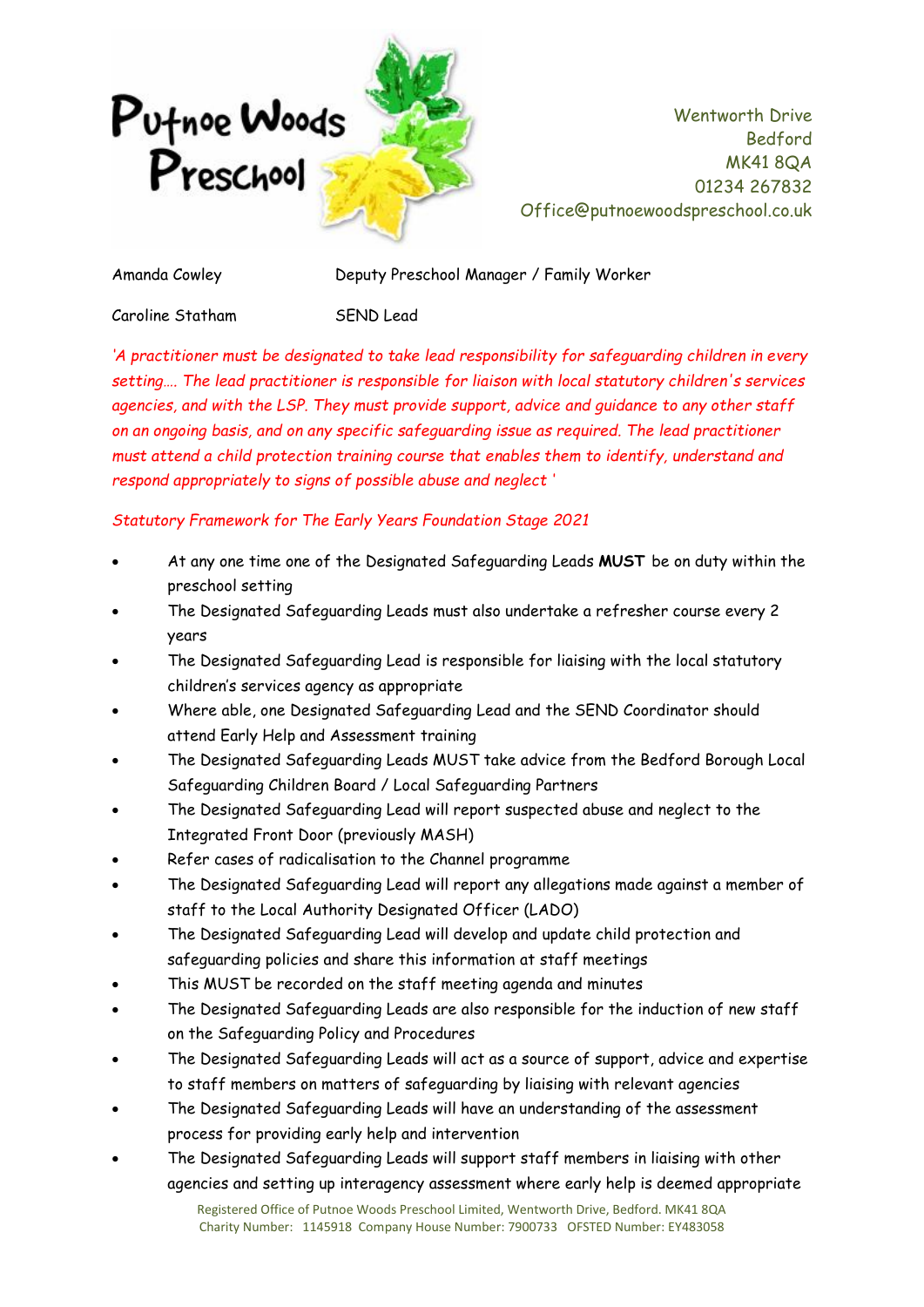

- The Designated Safeguarding Leads will keep cases of early help under constant review
- The Designated Safeguarding Leads will have a working knowledge of how Bedford Borough conducts a child protection case conference and a child protection review conference, and be able to attend and contribute to these effectively when required to do so
- The Designated Safeguarding Leads will keep detailed, accurate and secure records of concerns and referrals
- The Designated Lead will liaise and work closely with other professionals to support the welfare of children and families in our care
- The Designated Safeguarding Leads will secure access to resources and attend any relevant training courses

# **3 The Board of Trustees**

All charities have a responsibility to ensure that they don't cause harm to anyone who has contact with them. It is the trustee's responsibility to ensure the charity fulfills this responsibility. The trustees retain overall responsibility for safeguarding, however, safeguarding activities can be delegated to the Designated Safeguarding Lead.

It is the responsibility of the Board of Trustees to:

- 3.1 Ensure safeguarding is a key governance priority for Putnoe Woods Preschool
- 3.2 Take reasonable steps to safeguard beneficiaries and to protect them from abuse. An incident of abuse or mistreatment can include neglect
- 3.3 Where appropriate, promote the well-being and welfare of the charity beneficiaries
- 3.4 Take reasonable steps to protect staff, volunteers and those connected with the activities of the charity, from harm
- 3.5 Ensure that Putnoe Woods Preschool is a safe and trusted environment
- 3.6 To ensure that the preschool has a Designated Safeguarding Lead
- 3.7 To ensure that the Designated Safeguarding Lead and all Early Years Practitioners attend and renew safeguarding training every 2 years
- 3.8 To ensure that the preschool has a safer recruitment policy in place
- 3.9 Be responsible to review the Safeguarding Policy

( including information from The Charity Commission)

- **4 ALL Staff at Putnoe Woods Preschool**
- 4.1 All staff members will Safeguard children's wellbeing as part of their professional duties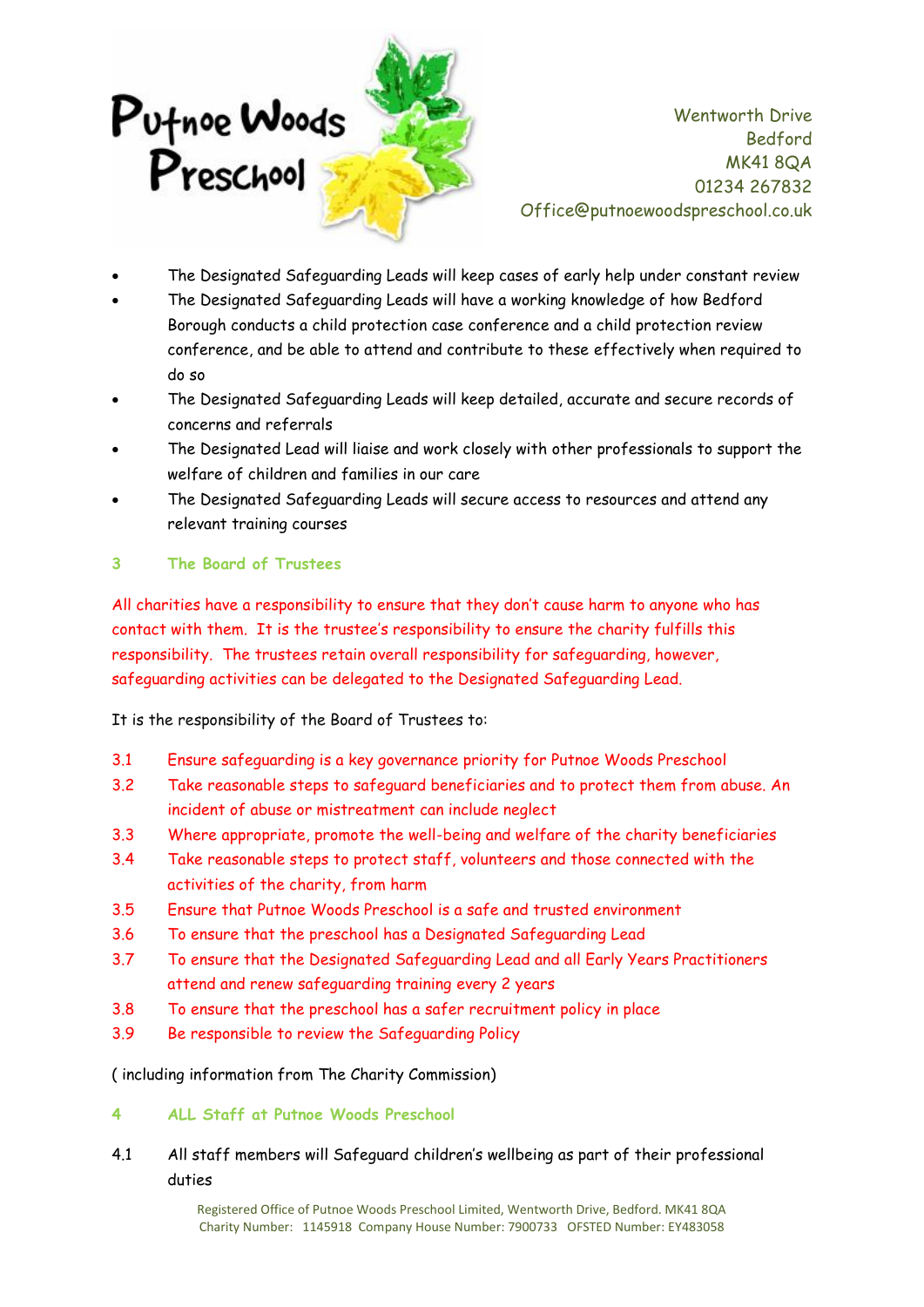

- 4.2 All staff will ensure that they provide a safe environment in which children can learn and flourish
- 4.3 All staff members will undertake safeguarding and child protection training at induction, including whistle-blowing procedures, Staff Code of Ethics, Behaviour Policy and to ensure they understand Putnoe Woods Preschool's safeguarding systems and their responsibilities
- 4.4 All staff must complete Safeguarding Children Training provided by the Local Authority and this must be renewed every 2 years
- 4.5 All staff must complete Prevent Training
- 4.6 All staff must complete an online E Safety training (Virtual College / NDNA) course
- 4.7 All staff **MUST** receive regular updates on safeguarding at least annually
- 4.8 All training detailed above MUST remain valid
- 4.9 All staff MUST review/read the Safeguarding Policy on annual basis and updated in line with current changes in legislation
- 4.10 It is the Designated Safeguarding Leads responsibility to ensure this review takes place (usually in a staff meeting)
- 4.11 All staff MUST read Part 1 Keeping Children Safe in Education 2021
- 4.12 All staff members should be aware of the signs of abuse and neglect and should always act in the best interests of the child
- 4.13 All staff, volunteers and students MUST be trained to understand the Safeguarding Policy and Procedure and have up to date knowledge of safeguarding to enable them to respond appropriately when dealing with a safeguarding issue
- 4.14 All staff will support Putnoe Woods and act in accordance with preschool procedures with the aim of eliminating unlawful discrimination, harassment and victimisation
- 4.15 All staff will maintain an attitude of 'it could happen here' where safeguarding is concerned and take actions as appropriate and in accordance with policy and procedure
- 4.16 All staff will have an awareness of the Early Help process
- 4.17 All staff will support multi agency professionals as and when deemed necessary and in collaboration with The Designated Safeguarding Leads
- 4.18 All staff will be aware that if at any point there is a risk of immediate serious harm to a child, consult The Designated Safeguarding Lead and make a referral to children's social care team / Emergency Duty Team and/or the police immediately

All staff will be aware of and understand the procedure to follow in the event that a child confides they are being abused or neglected

All staff will maintain appropriate levels of confidentiality when dealing with individual cases, and always act in the best interest of the child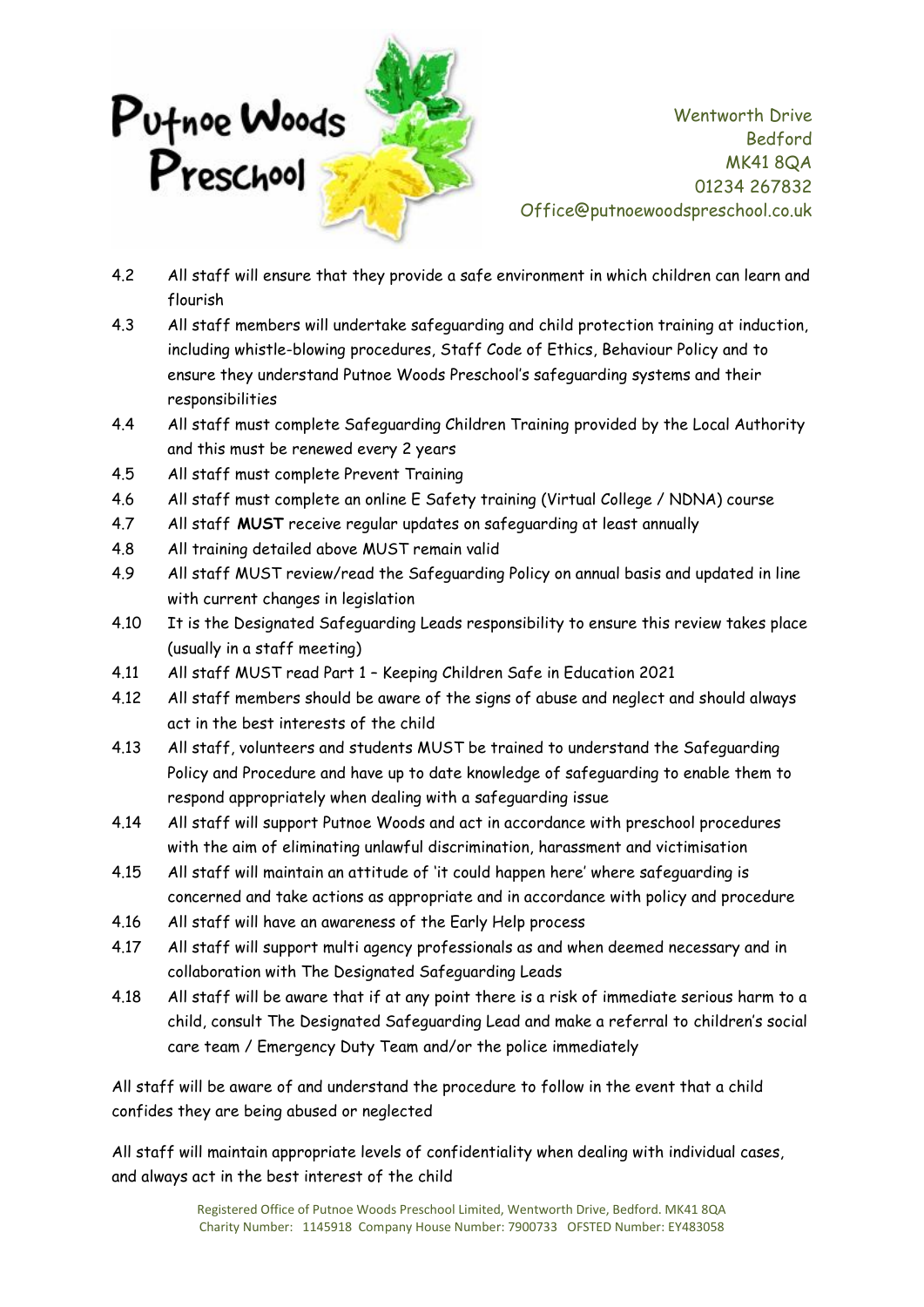

#### **5 Multi Agency Working**

Putnoe Woods Preschool is committed to working with other professionals in a safeguarding capacity.

- 5.1 Putnoe Woods Preschool will work in partnership with other agencies to promote the best interests of our children as a top priority in all decisions and actions that affect them. The Putnoe Woods Preschool will, where necessary, liaise with these agencies and make requests for support from children's social care. These requests will be made by the Designated Safeguarding Lead
- 5.2 The Designated Safeguarding Lead will contribute to Early Help Assessments and processes
- 5.3 Where the child already has a safeguarding social worker or family support worker, the request for support will go immediately to the team involved, or in their absence to their team manager
- 5.4 Putnoe Woods Preschool will co-operate with any child protection enquiries conducted by children's social care: the preschool will ensure representation by The Designated Lead and/or Family Worker at appropriate multi-agency meetings such as Team Around the Family meetings, child protection conferences, and core group meetings
- 5.5 The Designated Lead and / or Family Worker will provide reports as required
- 5.6 The Designated Lead and all staff members recognise the importance of sharing information between professionals and other relevant agencies to support the childs needs
- 5.7 All staff members are aware that whilst the GDPR places a duty to process personal information fairly and lawfully, it is not a barrier to sharing information where failure to do so would result in the child being placed at risk of harm
- 5.8 All members of staff will ensure that 'fear 'of sharing information does not stand in the way of their responsibility to promote the welfare and safety of the children in our care

#### **6 Definitions of Abuse**

*Abuse and neglect are forms of maltreatment of a child. Somebody may abuse or neglect a child by harming them or by failing to act to prevent harm. Children may be abused within a family, institution or community setting by those known to them or a stranger. This could be an adult or adults, another child or children.* 

*What to do if you're worried a child is being abused 2015*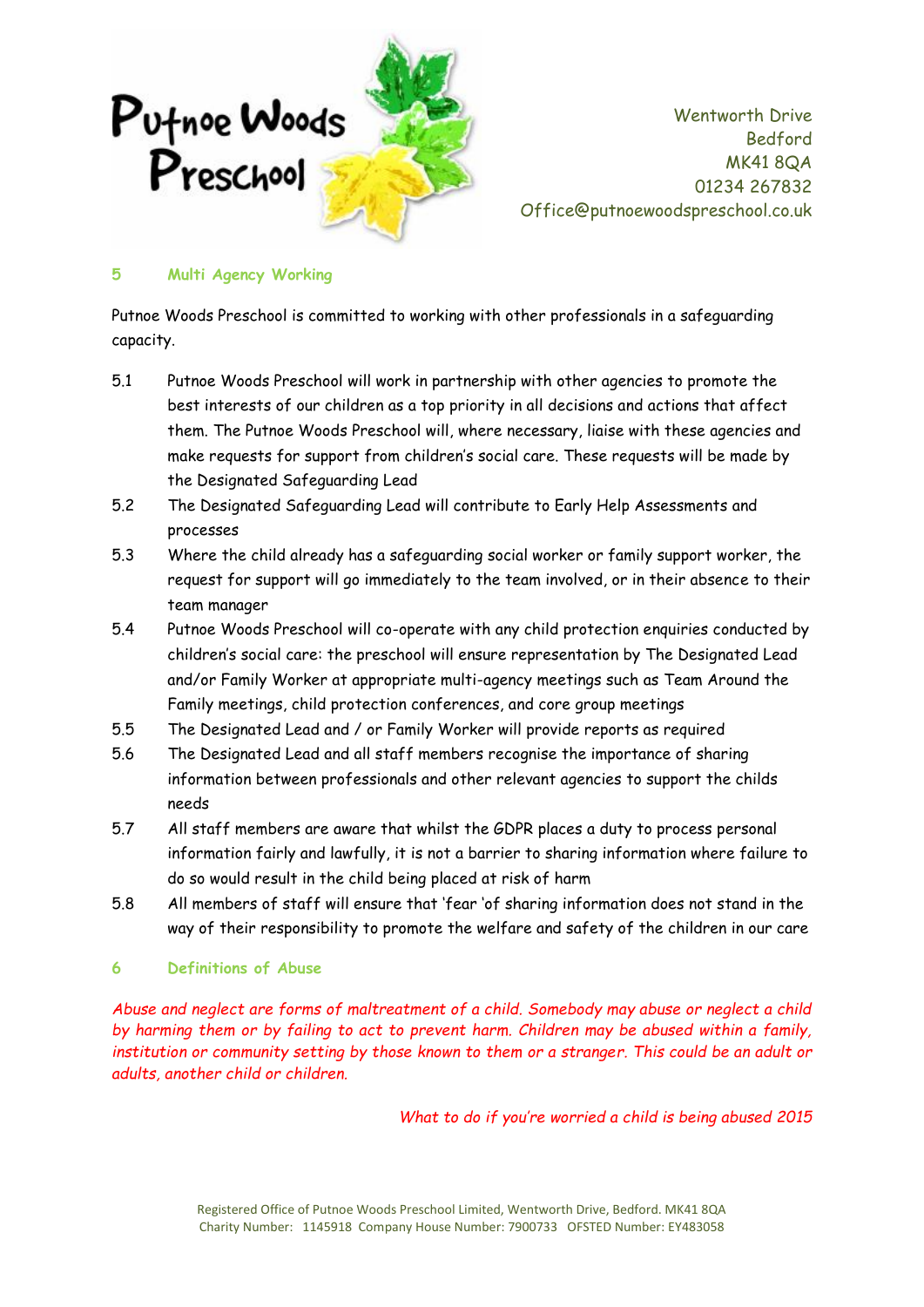

The signs and indicators listed below may not necessarily indicate that a child has been abused, but will help us to recognise that something may be wrong, especially if a child shows a number of these symptoms or any of them to a marked degree.

#### **Indicators of Child Abuse**

- Failure to thrive and meet developmental milestones
- Fearful or withdrawn tendencies
- Aggressive behaviour
- Unexplained injuries to a child or conflicting reports from parents or staff
- Repeated injuries
- Unaddressed illnesses or injuries
- Significant changes to behaviour patterns
- Low self-esteem
- Wetting and soiling
- Recurrent nightmares
- Aggressive behaviour
- Withdrawing communication
- Habitual body rocking
- Indiscriminate contact or affection seeking
- Over-friendliness towards strangers
- Excessive clinginess
- Persistently seeking attention

This list is not exhaustive.

#### **7 Children Who May Be Particularly Vulnerable**

Some children may have an increased risk of abuse. It is important to understand that this increase in risk is due more to societal attitudes and assumptions, and child protection procedures that fail to acknowledge children's diverse circumstances, rather than the individual child's personality, impairment or circumstances. Many factors can contribute to an increase in risk, including prejudice and discrimination, isolation, social exclusion, communication issues and reluctance on the part of some adults to accept that abuse can occur.

Some groups such as SEND can be disproportionally impacted by bullying/communication barriers/dismissal of signs and indicators as relating to the disability without further exploration.

Children with SEND may encounter additional safeguarding challenges and at Putnoe Woods Preschool we will ensure that staff have an awareness of any additional barriers that those children may encounter which may include: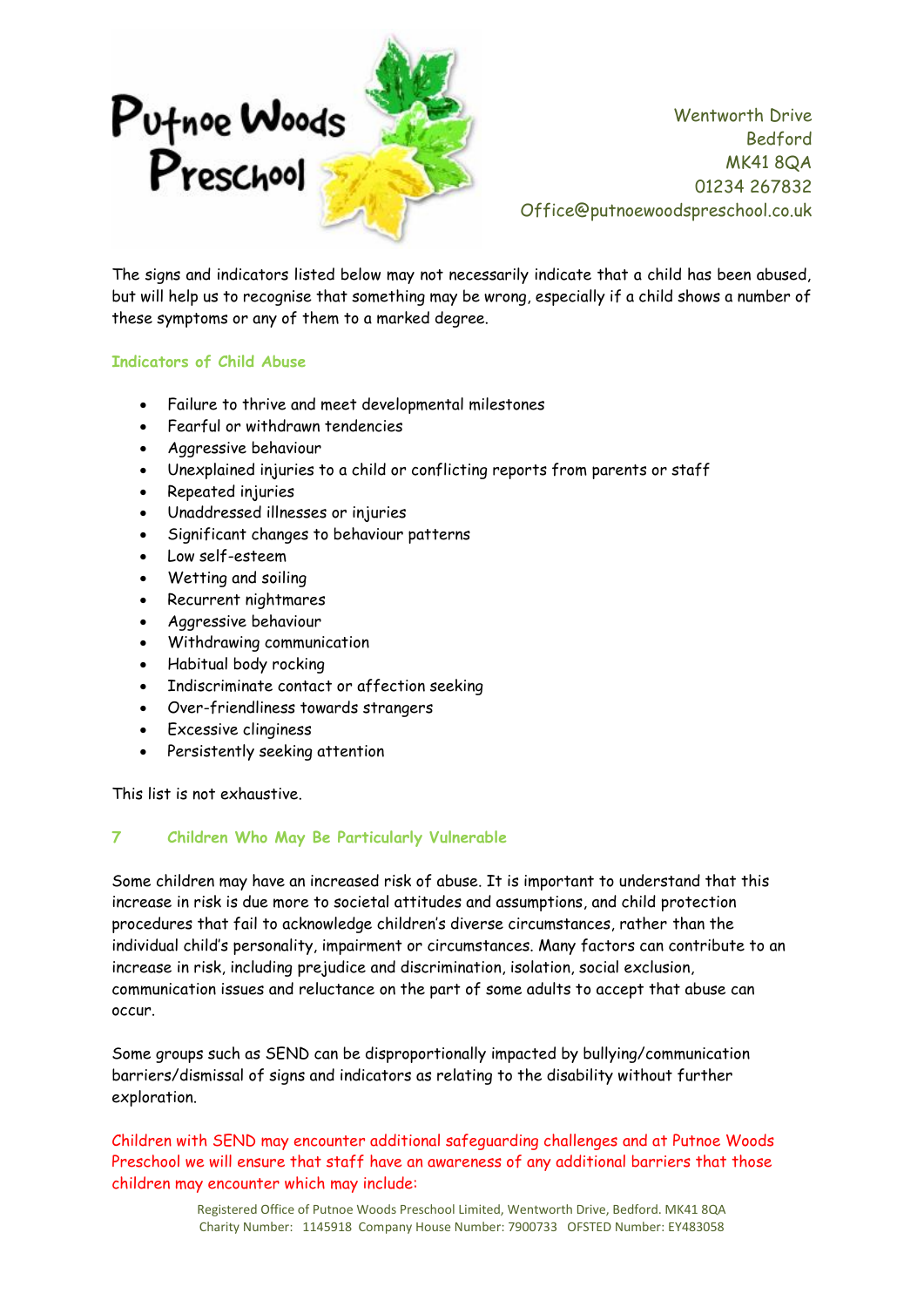

- Assumptions that their behaviours are because of their SEND and are not possible indicators of abuse such as behaviours, moods or injury
- A potential that children with SEND can be impacted by bullying without showing any signs of being bullied
- Communication barriers and difficulties in overcoming them

To ensure that all of our pupils receive equal protection, we will give special consideration to children who are:

- missing education/missing from education
- disabled or have special educational needs
- young carers
- Looked After Children
- privately fostered children
- affected by domestic abuse
- affected by substance misuse/drug use
- affected by mental health issues including self-harm and eating disorders.
- affected by poor parenting
- at risk of Fabricated or Induced Illness
- at risk of gang and youth violence.
- asylum seekers
- living away from home
- vulnerable to being bullied, or engaging in bullying including cyber, homophobic, racist etc.
- live transient lifestyles
- LGBT (lesbian gay bisexual transgender)
- missing from home or care
- living in chaotic and unsupportive home situations
- vulnerable to discrimination and maltreatment on the grounds of race, ethnicity, religion, disability, or sexuality
- vulnerable to extremism or radicalisation.
- vulnerable to faith abuse
- involved directly or indirectly in child sexual exploitation CSE or trafficking
- do not have English as a first language
- at risk of Honour Based Violence (HBV) including: female genital mutilation (FGM) and forced marriage.

This list provides examples of additional vulnerable groups and is not exhaustive.

Safeguarding also relates to other areas of care and education which include:

- childrens health and safety and emotional wellbeing which includes their mental health
- meeting all the need of children with SEND

Registered Office of Putnoe Woods Preschool Limited, Wentworth Drive, Bedford. MK41 8QA Charity Number: 1145918 Company House Number: 7900733 OFSTED Number: EY483058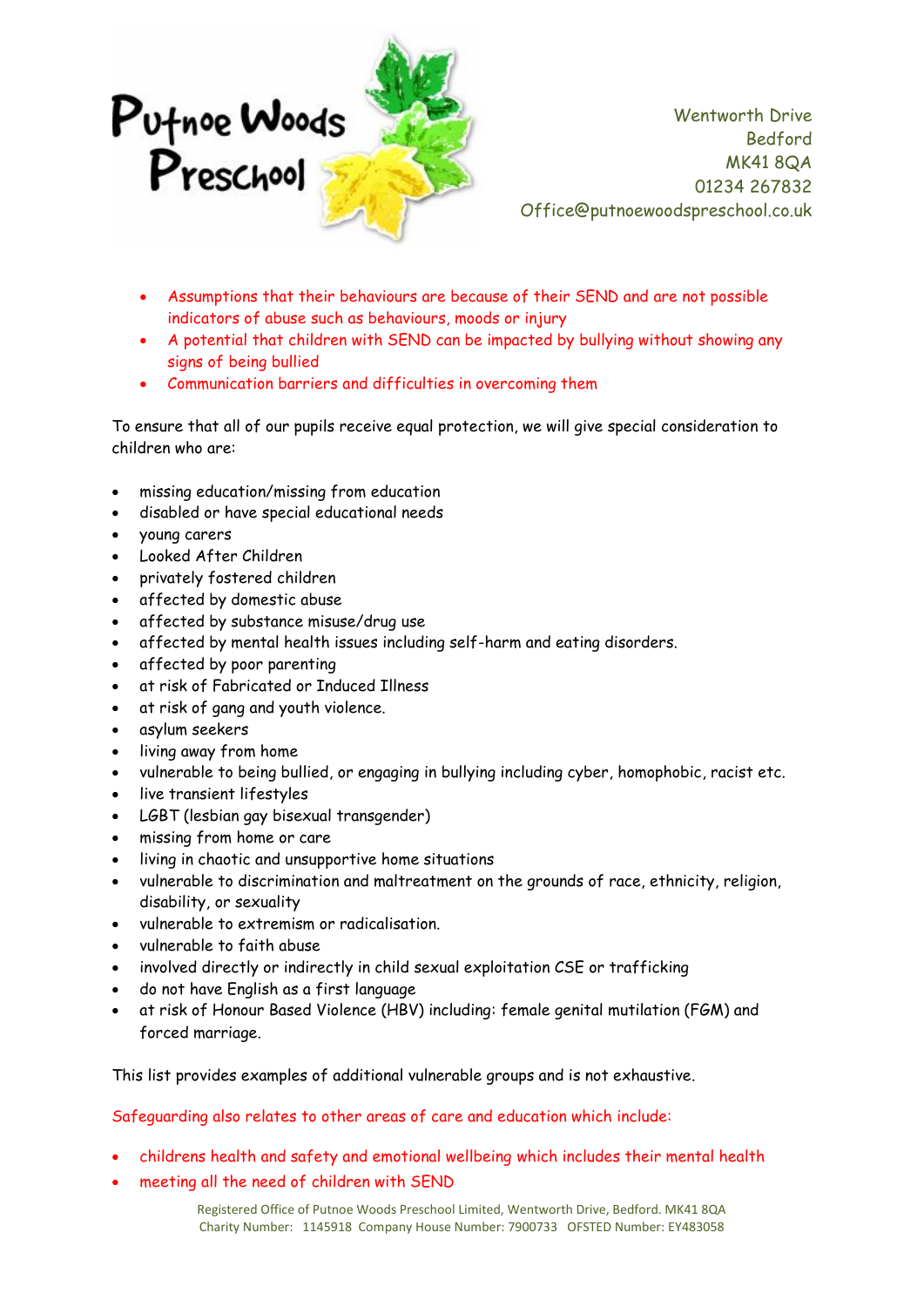

- meeting the needs of children who are vulnerable including LAC and those in receipt of EYPP
- providing First Aid, intimate care and emotional wellbeing
- online safety
- the use of reasonable force and physical restraint
- meeting the needs of a child with medical needs

Putnoe Woods Preschool will also take into account:

- The needs of LAC
- Children who are subject to Child Protection plans and require Early Help
- Children that are missing from education
- The impact of poverty and homelessness
- The impact of having a family member in prison
- The needs of children with mental ill health issues
- 8 Mental Health, Emotional Wellbeing and Resilience

At Putnoe Woods Preschool we wish to ensure that we have a commitment to embedding and providing a positive approach to support childrens mental health, emotional well being and resilience.

The staff at Putnoe Woods Preschool will ensure that:

- 8.1 Children feel safe and secure and that they are listened to and valued
- 8.2 They have a knowledge of the indicators of abuse and the procedures in sharing their concerns appropriately
- 8.3 They have an awareness in recognising abuse in children SEND and any additional barriers

At Putnoe woods Preschool we have a designated early years lead practitioner, Nicola Hussain, who has completed a qualification in Mental Health First Aid.

**9 Types of Abuse and Neglect**

#### **Physical Abuse**

Physical abuse may involve hitting, shaking, throwing, poisoning, burning or scalding, drowning, suffocating, bruising particularly on children who are not independently mobile, or otherwise causing physical harm to a child. Physical harm may also be caused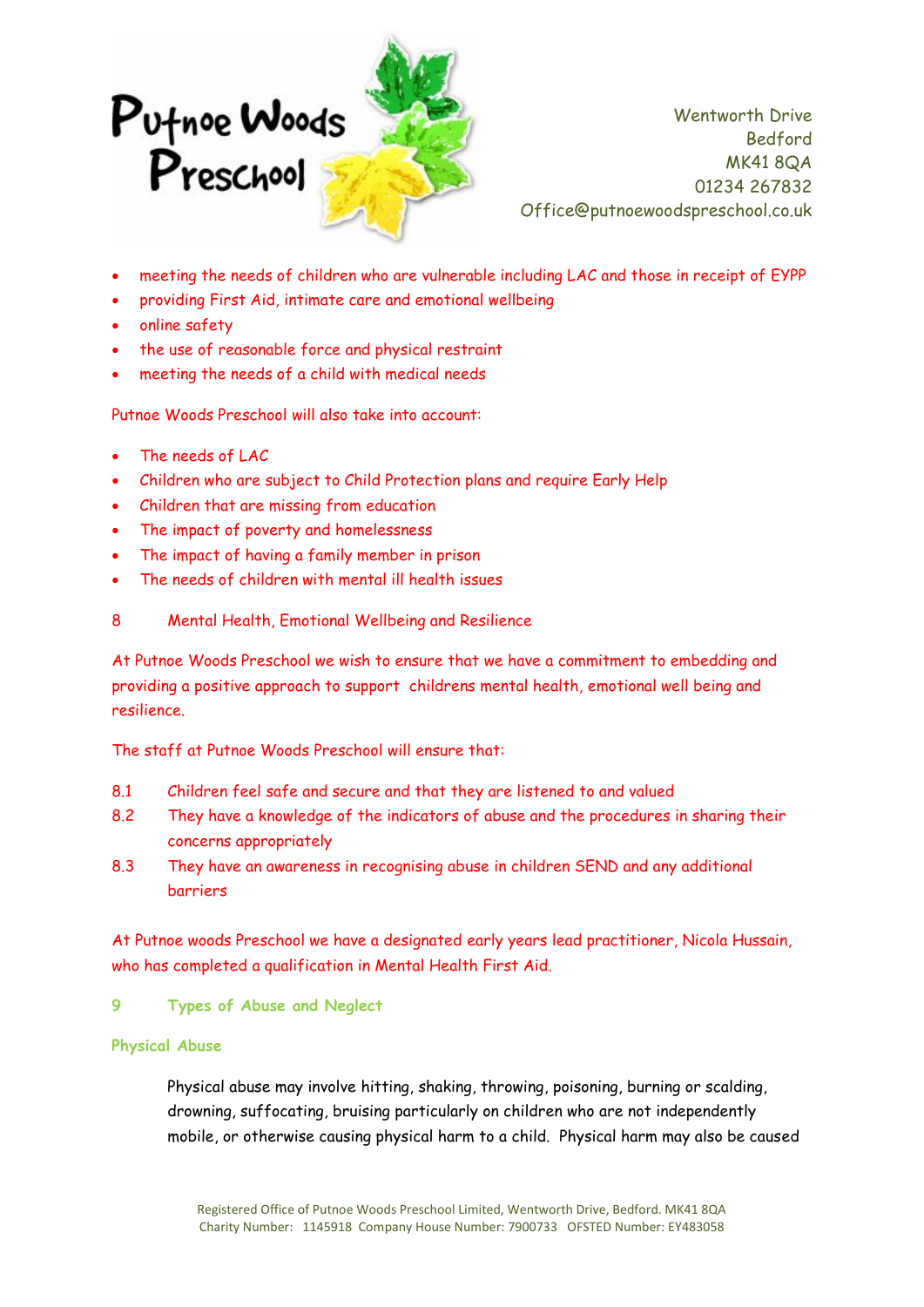

when a parent or carer fabricates the symptoms of, or deliberately induces, illness in a child

Keeping Children Safe in Education 2021

#### **Emotional Abuse**

Emotional abuse is defined as the persistent emotional maltreatment of a child such as to cause severe and adverse effects on the child's emotional development. It may involve conveying to a child that they are worthless or unloved, inadequate, or valued only insofar as they meet the needs of another person. It may include not giving the child opportunities to express their views, deliberately silencing them or 'making fun' of what they say or how they communicate. It may feature age or developmentally inappropriate expectations being imposed on children. These may include interactions that are beyond a child's developmental capability as well as overprotection and limitation of exploration and learning, or preventing the child from participating in normal social interaction. It may involve seeing or hearing the ill-treatment of another. It may involve serious bullying (including cyberbullying), causing children frequently to feel frightened or in danger, or the exploitation or corruption of children. Some level of emotional abuse is involved in all types of maltreatment of a child, although it may occur alone.

Keeping Children Safe in Education 2021

#### **Sexual Abuse**

Sexual abuse: involves forcing or enticing a child or young person to take part in sexual activities, not necessarily involving a high level of violence, whether or not the child is aware of what is happening. The activities may involve physical contact, including assault by penetration (for example rape or oral sex) or non-penetrative acts such as masturbation, kissing, rubbing and touching outside of clothing. They may also include non-contact activities, such as involving children in looking at, or in the production of, sexual images, watching sexual activities, encouraging children to behave in sexually inappropriate ways, or grooming a child in preparation for abuse. Sexual abuse can take place online, and technology can be used to facilitate offline abuse. Sexual abuse is not solely perpetrated by adult males. Women can also commit acts of sexual abuse, as can other children. The sexual abuse of children by other children is a specific safeguarding issue (also known as peer on peer abuse) in education and all staff should be aware of it and their school or colleges policy and procedures for dealing with it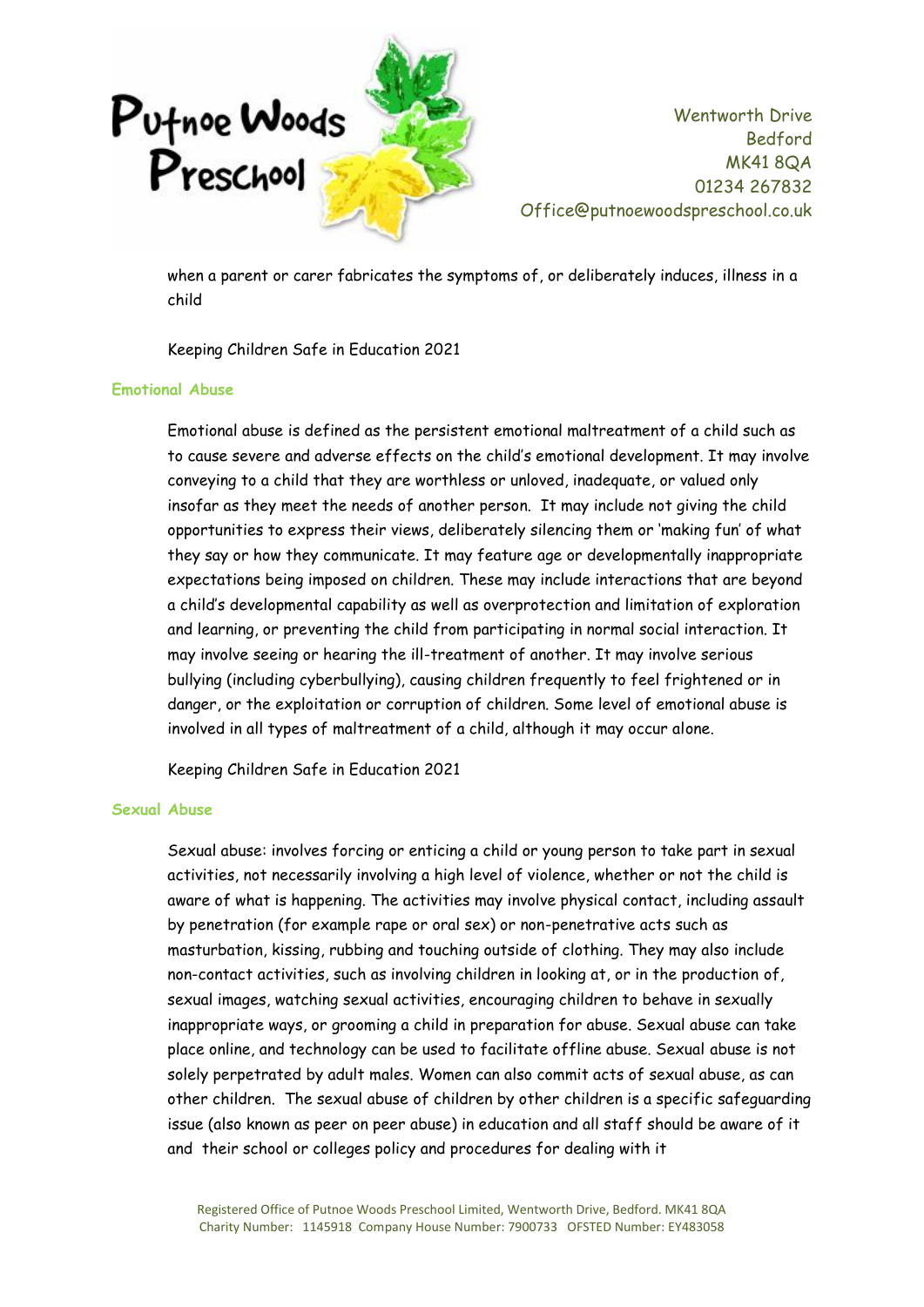

Keeping Children Safe in Education 2021

#### **Neglect**

The persistent failure to meet a child's basic physical and/or psychological needs, likely to result in the serious impairment of the child's health or development. Neglect may occur during pregnancy, for example, as a result of maternal substance abuse. Once a child is born, neglect may involve a parent or carer failing to: provide adequate food, clothing and shelter (including exclusion from home or abandonment); protect a child from physical and emotional harm or danger; ensure adequate supervision (including the use of inadequate care-givers); or ensure access to appropriate medical care or treatment. It may also include neglect of, or unresponsiveness to, a child's basic emotional needs

Keeping Children Safe in Education 2021

#### **10 Child Sexual Exploitation (CSE) and Child Criminal Exploitation (CCE)**

Child sexual exploitation and Child Criminal Exploitation are a forms of abuse. It occurs where an individual or group takes advantage of an imbalance of power to coerce, manipulate or deceive a child or young person into sexual or criminal activity

(a) in exchange for something the victim needs or wants, and/or (b) for the financial advantage or increased status of the perpetrator or facilitator Child Sexual Exploitation

The victim may have been sexually exploited even if the sexual activity appears consensual. Child sexual exploitation does not always involve physical contact: it can also occur through the use of technology such as sharing indecent images. Like all forms of child sex abuse, child sexual exploitation:

- 10.1 Can affect any child or young person (male or female) under the age of 18 years, including 16 and 17 year olds who can legally consent to have sex
- 10.2 Can still be abuse even if the sexual activity appears consensual
- 10.3 Can include both contact (penetrative and non-penetrative acts) and non-contact sexual activity
- 10.4 Can take place in person or via technology, or a combination of both
- 10.5 Can involve force and/or enticement-based methods of compliance and may, or may not, be accompanied by violence or threats of violence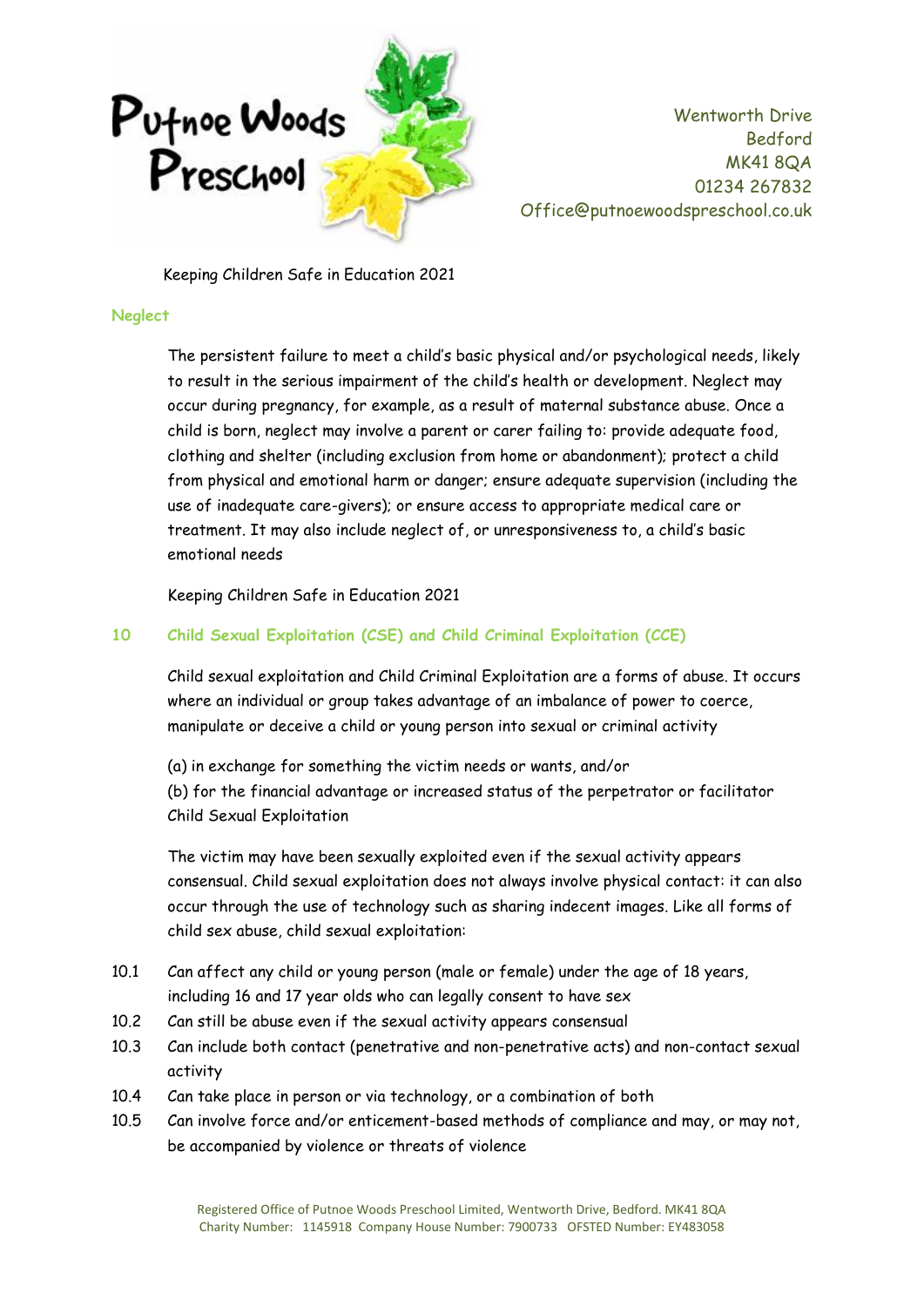

- 10.6 May occur without the child or young persons immediate knowledge e.g. through others copying videos or images they have created and posted on social media)
- 10.7 Can be perpetrated by individuals or groups, males or females, and children or adults
- 10.8 The abuse can be a one-off occurrence or a series of incidents over time, and range from opportunistic to complex organised abuse
- 10.9 Is typified by some form of power imbalance in favour of those perpetrating the abuse. Whilst age may be the most obvious, this power imbalance can also be due to a range of other factors including gender, sexual identity, cognitive ability, physical strength, status, and access to economic or other resources

Some of the following signs may be indicators of child sexual exploitation:

- children who appear with unexplained gifts or new possessions;
- children who associate with other young people involved in exploitation;
- children who have older boyfriends or girlfriends;
- children who suffer from sexually transmitted infections or become pregnant;
- children who suffer from changes in emotional well-being;
- children who misuse drugs and alcohol;
- children who go missing for periods of time or regularly come home late; and
- children who regularly miss school or education or do not take part in education

#### **11 Child Criminal Exploitation**

Child criminal exploitation can include children being forced or manipulated into transporting drugs or money through county lines, working in cannabis factories, shoplifting or pickpocketing. They can also be forced or manipulated into committing vehicle crime or threatening/committing serious violence to others

Children can become:

- 11.1 Trapped by this type of exploitation as perpetrators can threaten victims (and their families) with violence, or entrap and coerce them into debt
- 11.2 Coerced into carrying weapons such as knives or begin to carry a knife for a sense of protection from harm from others
- 11.3 Ignored as children involved in criminal exploitation often commit crimes themselves, and their vulnerability as victims is not always recognised by adults and professionals, (particularly older children), they may not be treated as victims despite the harm they have experienced
- 11.4 Still be criminally exploited even if the activity appears to be something they have agreed or consented to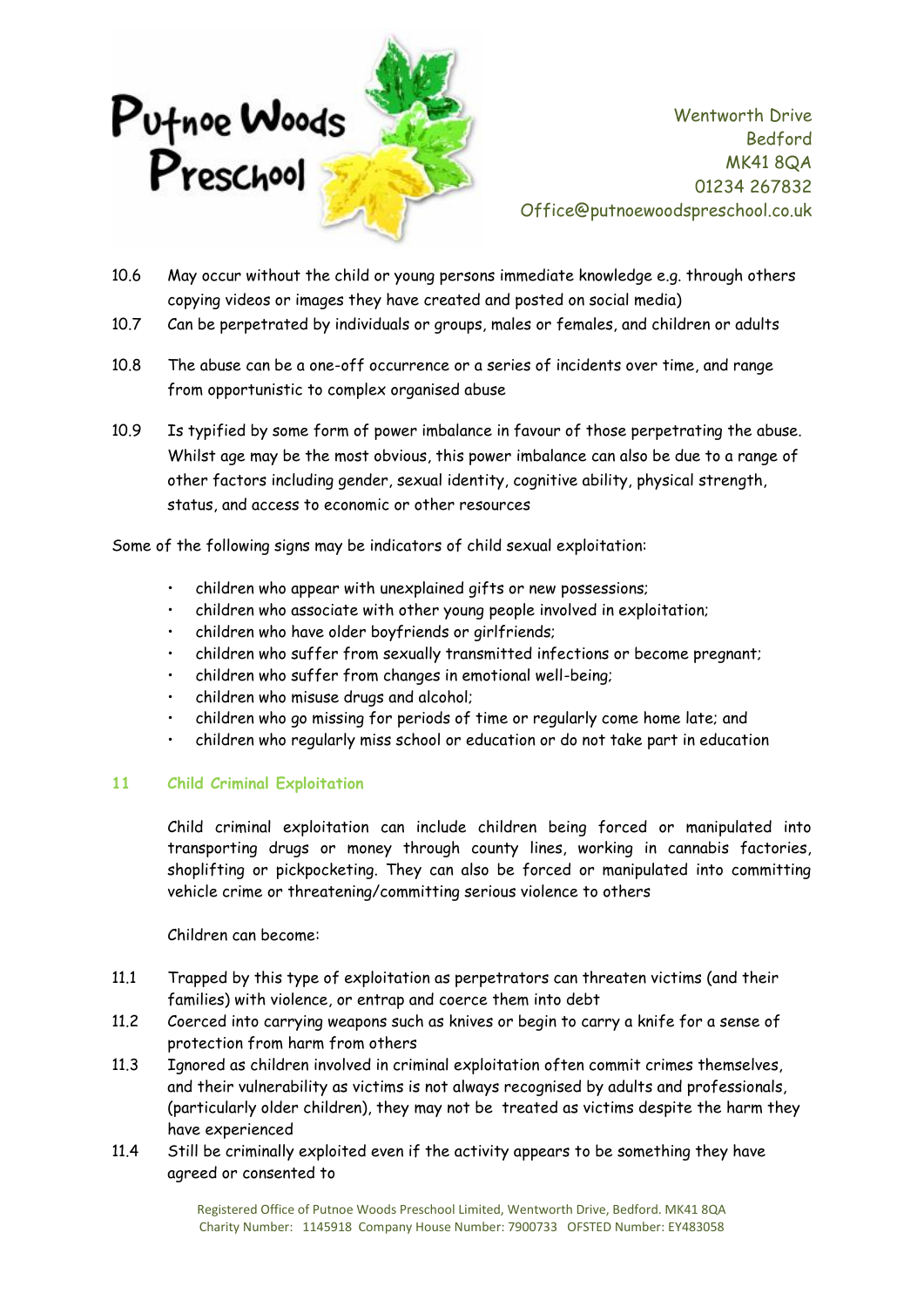

It is important to note that the experience of girls who are criminally exploited can be very different to that of boys. The indicators may not be the same, however within the preschool environment we will be aware that girls are at risk of criminal exploitation too and that it is also important to note that both boys and girls being criminally exploited may be at higher risk of sexual exploitation

Keeping Children Safe in Education 2021

#### **12 Honour Based Violence**

'Honour' based violence (HBV) is a type of domestic abuse which occurs in the name of so called 'honour'. Some families believe that certain actions bring shame on the family and may react with punishment. This may be rejecting a forced marriage, having a relationship not approved by the family, wearing the wrong clothing or wearing makeup. This can happen in families from a variety of cultures and countries and also happens within the UK.

The staff members at Putnoe Woods Preschool are aware that Honour Based Violence encompasses incidents or crimes which have been committed to protect or defend the honour of the family and/or the community, including female genital mutilation (FGM), forced marriage, and practices such as breast ironing.

Abuse committed in the context of preserving "honour" often involves a wider network of family or community pressure and can include multiple perpetrators.

Keeping Children Safe in Education 2021

If signs of HBV are present in a parent or staff member within the preschool then we will act and follow our safeguarding policy to keep children safe in the environment as well as seeking support for the adult involved

#### **13 Forced Marriage**

We are aware arranged marriages are part of some cultural practices. We also recognise there is a clear distinction between a marriage in which the both parties are willing and able to give an informed consent to, and a marriage which is forced. Forced marriage is a criminal offence. A forced marriage is a marriage in which one or both spouses do not and/or cannot consent to the marriage and duress is involved.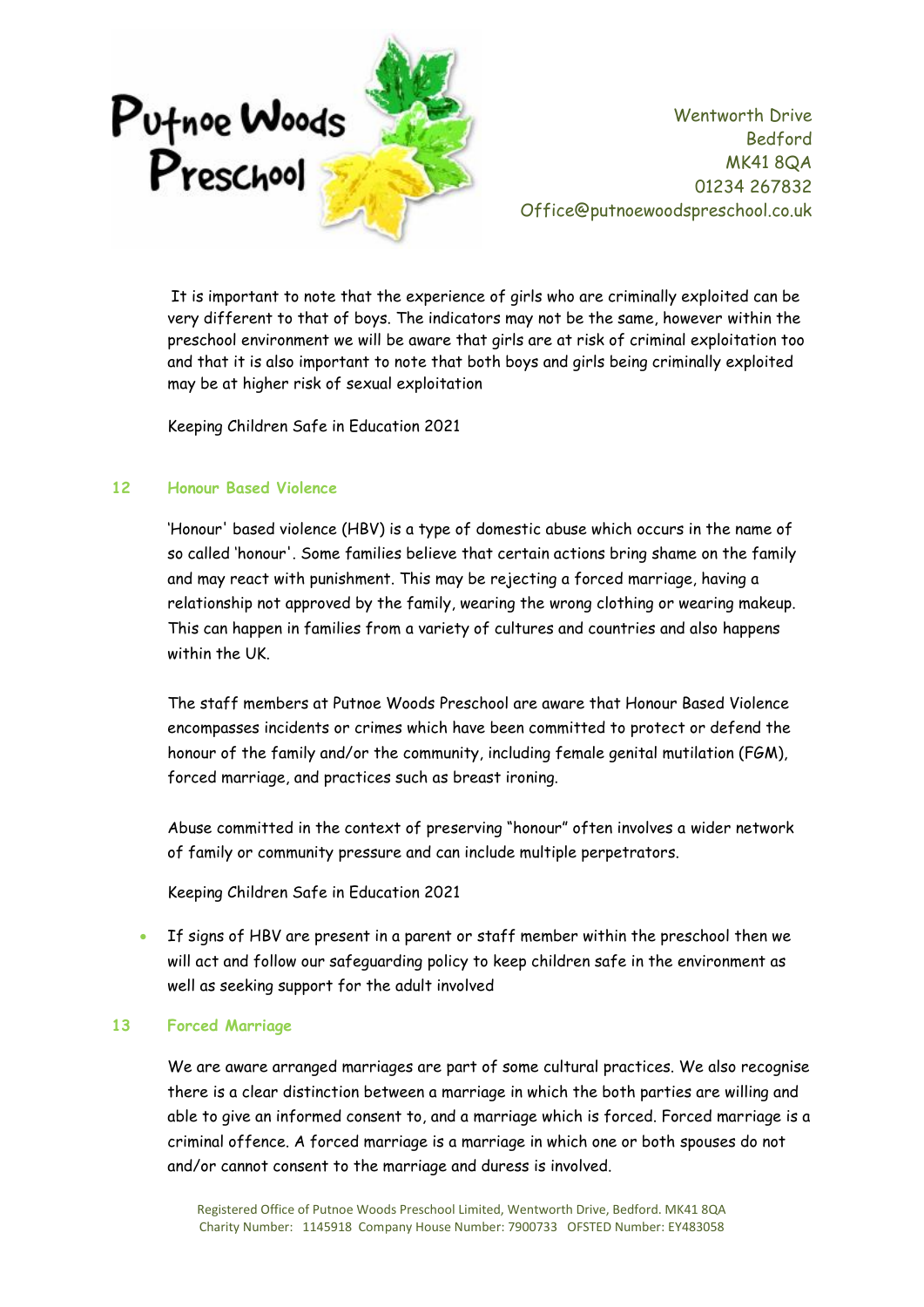

- 13.1 If the staff at Putnoe Woods Preschool become aware of a forced marriage occurring then we will report it to the appropriate body
- 13.2 If the person is under the age of 18 then we will report it to the children's social care team as this is a child protection issue and we will follow our safeguarding reporting procedure

#### **14 Female Genital Mutilation – see FGM Policy and Procedures**

FGM comprises "all procedures involving partial or total removal of the external female genitalia, or other injury to the female genital organs". FGM is illegal in the UK and a form of child abuse with long-lasting, harmful consequences. It is also known as 'female genital cutting', 'circumcision' or 'initiation'.

Section 5B of the Female Genital Mutilation Act 2003 places a statutory duty upon **teachers** along with regulated health and social care professionals in England and Wales, to report to the police where they discover (either through disclosure by the victim or visual evidence) that FGM appears to have been carried out on a girl under 18.

Those failing to report such cases will face disciplinary sanctions. It will be rare to see visual evidence, and they should **not** be examining pupils or students, but the same definition of what is meant by "to discover that an act of FGM appears to have been carried out" is used for all professionals to whom this mandatory reporting duty applies.

Keeping Children Safe in Education 2021

- 14.1 All staff members at Putnoe Woods Preschool will be made aware of this type of physical abuse and its practise as a cultural ritual by certain ethnic groups
- 14.2 All staff members will develop more awareness of its prevalence in some communities in England including its effect on the child and any other siblings involved
- 14.3 All staff members will be made aware of the symptoms of FGM that may include bleeding, painful areas, acute urinary retention, urinary infection, wound infection, septicaemia, incontinence, vaginal and pelvic infections with depression and posttraumatic stress disorder as well as physiological concerns
- 14.4 All members of staff MUST read the FGM policy and procedures
- 14.5 All members of staff MUST complete FGM training online

#### **15 Fabricated Illness**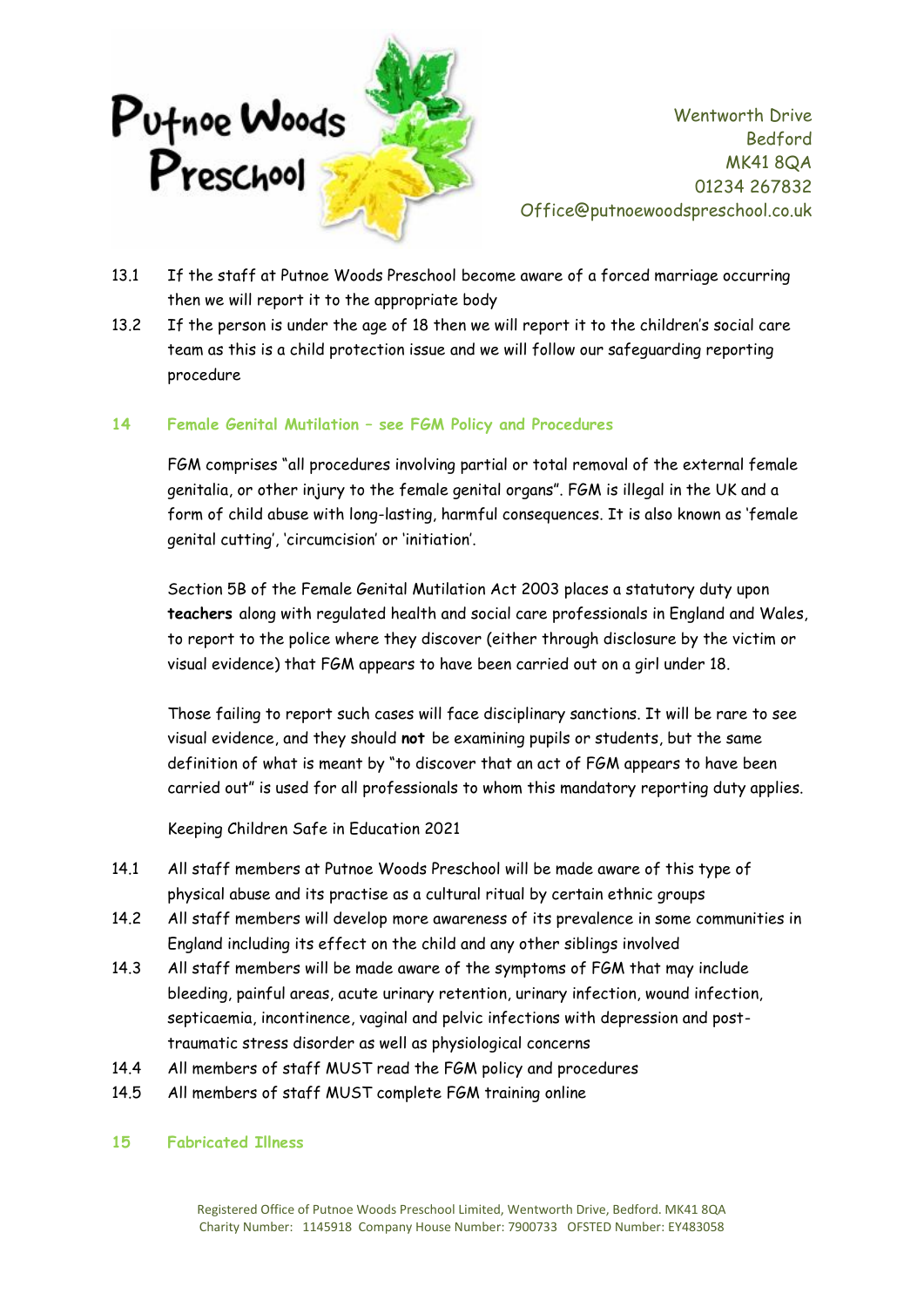

This is also a type of physical abuse. This is where a child is presented with an illness that is fabricated by the adult carer. The carer may seek out unnecessary medical treatment or investigation. The signs may include a carer exaggerating a real illness or symptoms, complete fabrication of symptoms or inducing physical illness e.g. through poisoning, starvation, inappropriate diet. This may also be presented through false allegations of abuse or encouraging the child to appear disabled or ill to obtain unnecessary treatment or specialist support.

#### **16 Peer on Peer Abuse**

Regrettably children and young people may be harmful to on another in a number of ways which would be classified as peer on peer abuse. Abusive behaviour can happen to children and young people and it is necessary that the staff at Putnoe Woods Preschool consider what abuse looks like, how it can be managed and what support can be implemented for intervention and prevention

There are many forms of abuse that can occur between peers:

- Physical hair pulling, biting, kicking or causing physical harm to another person
- Sexually harmful behaviour inappropriate touching, language
- Bullying name calling, physical etc.
- Disability because, or focussing on the issue of disability
- Emotional being unfriendly, including tormenting (e.g. hiding books, threatening gestures)

Changes in behaviour which may indicate that a pupil is being bullied, include:

- an unwillingness to return to school
- displays of excessive anxiety, becoming withdrawn or unusually quiet.
- psychological damage and diminished levels of self-confidence.
- choosing the company of adults
- repressed body language and poor eye contact.
- difficulty in sleeping, reporting nightmares

*'Staff should recognise that children are capable of abusing their peers. Governing bodies and proprietors should ensure their child protection policy includes procedures to minimise the risk of peer on peer abuse and sets out how allegations of peer on peer abuse will be*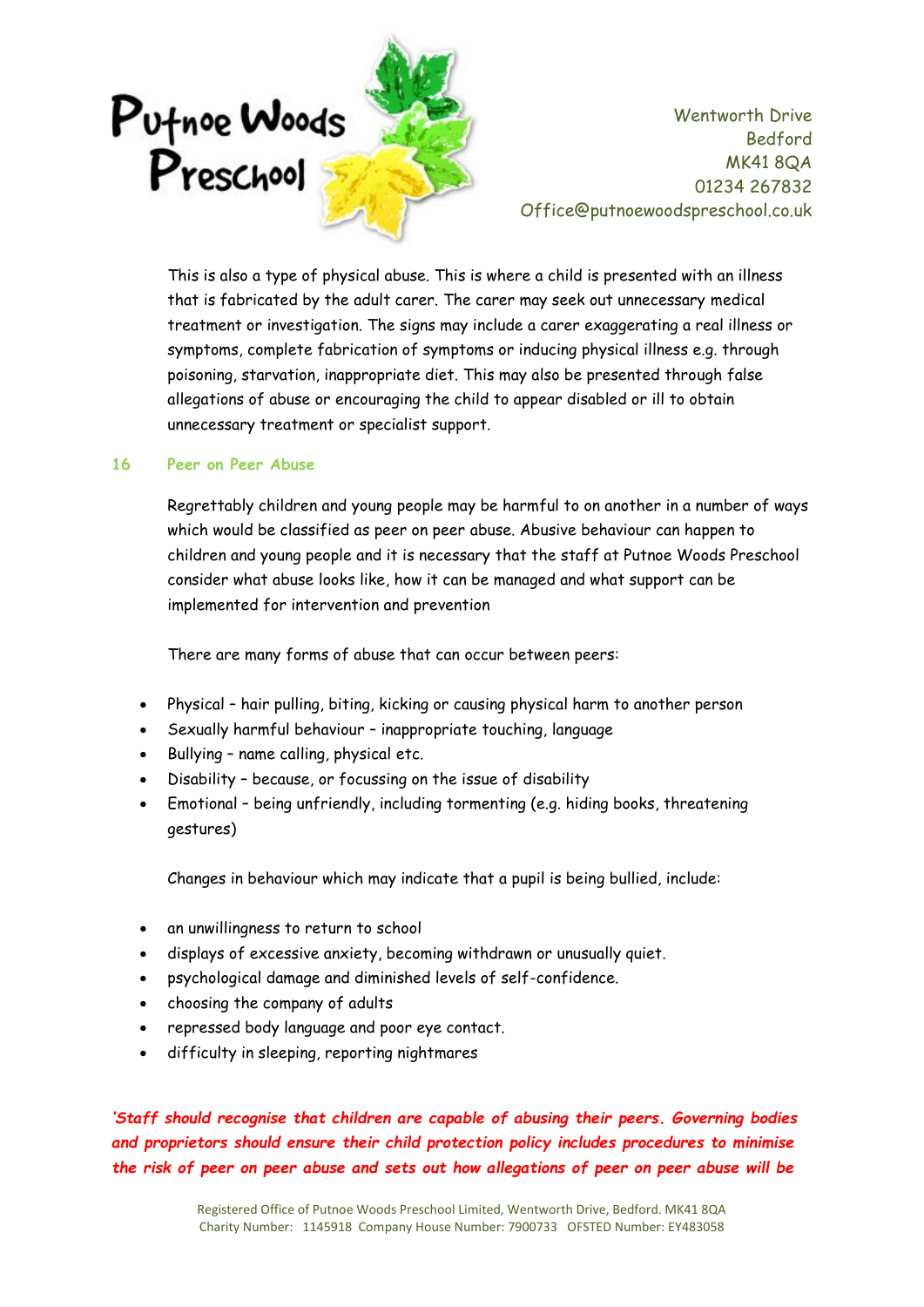

*investigated and dealt with. The policy should reflect the different forms peer on peer abuse can take, make clear that abuse is abuse and should never be tolerated or passed off as "banter" or "part of growing up". It should be clear as to how victims of peer on peer abuse will be supported'*

*Keeping Children Safe in Education 2021*

The staff at Putnoe Woods Preschool will:

- 16.1 Identify any form of peer on peer abuse
- 16.2 Deal with the situation in a sensitive and appropriate manner and immediately
- 16.3 Not be judgemental, prejudice, dismissive or irresponsible
- 16.4 Endeavour to gather the facts
- 16.5 Consider the risks was it deliberate
- 16.6 Educate children on moral values through our golden rules and expected standards of behaviour
- 16.7 Use a variety of resources and group activities to promote sharing and caring and personal, social and emotional development
- 16.8 Ensure that they help children to understand and educate children that discriminatory behavior and remarks are unacceptable
- 16.9 Intervene to stop the child harming the other child or children
- 16.10 Explain to the child doing the bullying why her/his behaviour is inappropriate
- 16.11 Give reassurance to the child or children who have been bullied
- 16.12 Ensure that children who bully receive praise when they display acceptable behaviour
- 16.13 Ensure that we do not label children who bully

#### **17 County Lines Criminal Activity**

Criminal exploitation of children is a geographically widespread form of harm that is a typical feature of county lines criminal activity: drug networks or gangs groom and exploit children and young people to carry drugs and money from urban areas to suburban and rural areas, market and seaside towns.

All members of staff will be made aware of children with missing episodes who may have been trafficked for the purpose of transporting drugs.

All members of staff will be made aware that county lines exploitation can:

- Affect any child or young person (male or female) under the age of 18 years
- Affect any vulnerable adult over the age of 18 years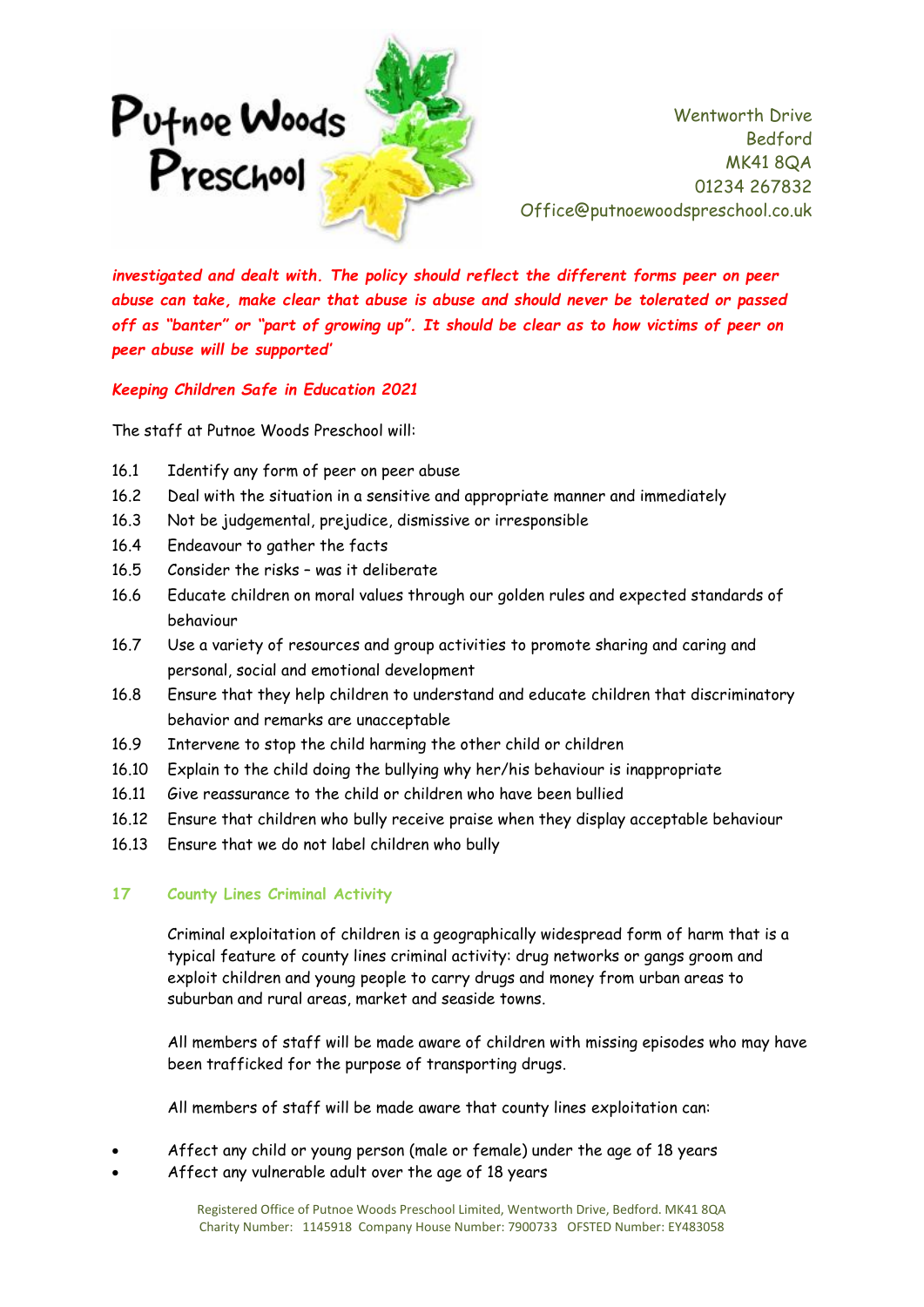

- Still be exploited even if the activity appears consensual
- Involve force based methods of compliance and is often accompanied by violence or threats of violence
- Be perpetrated by individuals or groups, males or females and young people or adults
- Be typified by some form of power imbalance if favour of those perpetrating the exploitation (age may be most obvious, this power imbalance can also be due to a range of other factors including gender, cognitive ability, physical strength, status and access to economic or other resources

#### **18 Child Abduction and Community Safety Incidents**

Child abduction is the unauthorised removal or retention of a minor from a parent or anyone with legal responsibility for the child. Child abduction can be committed by parents or other family members; by people known but not related to the victim (such as neighbours, friends and acquaintances); and by strangers. Other community safety incidents in the vicinity of a school can raise concerns amongst children and parents, for example, people loitering nearby or unknown adults engaging children in conversation. As children get older and are granted more independence (for example, as they start walking to school on their own) it is important they are given practical advice on how to keep themselves safe

#### Keeping Children Safe in Education 2021

The staff at Putnoe Woods Preschool will:

- 18.1 Take any concerns or reports of people loitering around the preschool premises or car park seriously
- 18.2 Be vigilant themselves of any unknown persons loitering around the preschool premises or car park
- 18.3 Make observation and record what the individuals look like and note any car registration
- 18.4 Not approach the individual / s
- 18.5 The DSL or member of the Management Team will contact 101 to report their concerns
- 18.6 The DSL or member of the Management Team will contact 999 in the event of an emergency

#### **19 Looked After Children – see Looked After Children Policy and Procedures**

At Putnoe Woods Preschool as part of our safeguarding practice we will ensure our staff are aware of how to keep looked after children safe.

In order to do this, we ask that we are informed of: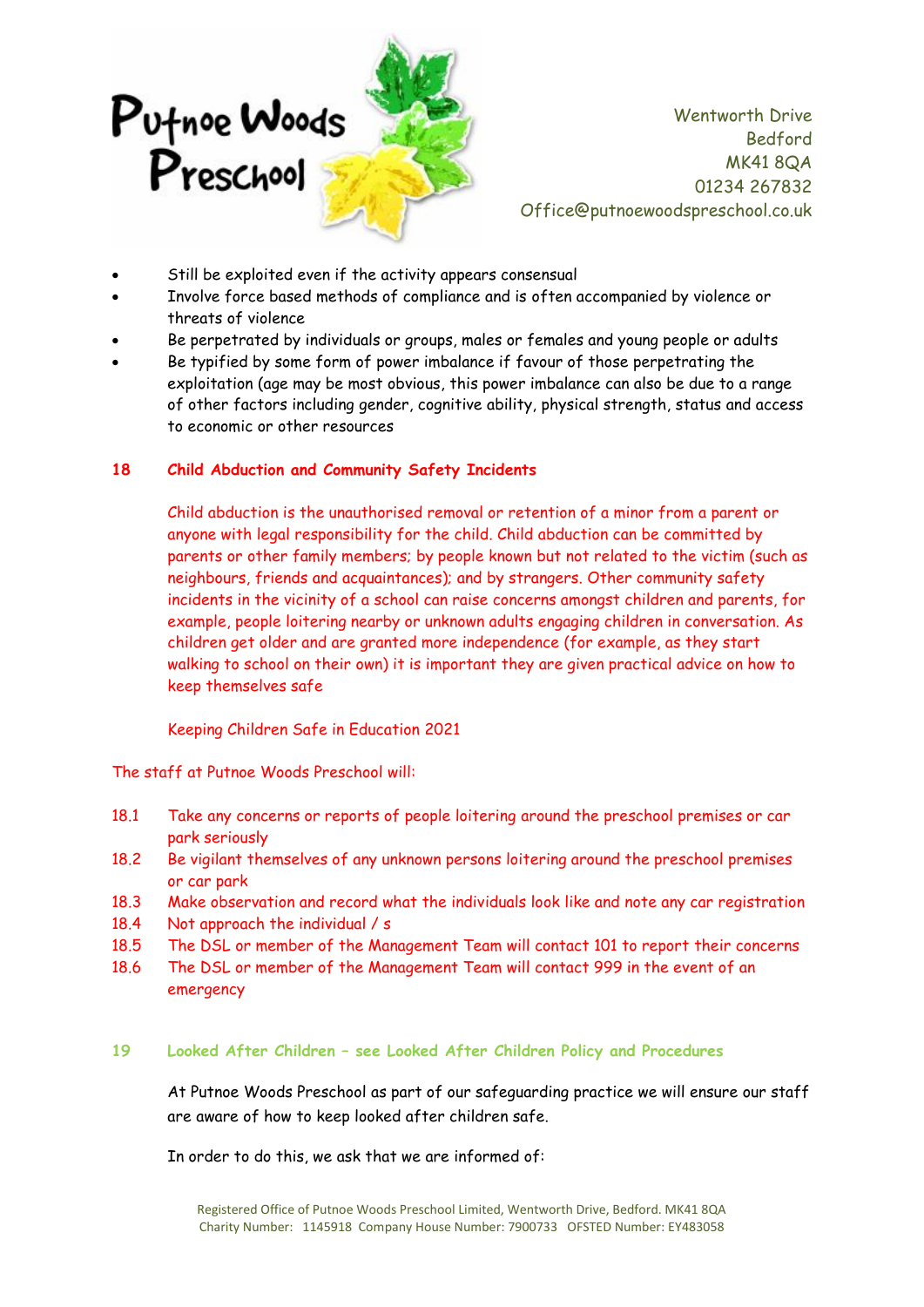

- 19.1 The legal status of the child (e.g. whether the child is being looked after under voluntary arrangements with consent of parents or on an interim or full care order)
- 19.2 Contact arrangements for the biological parents (or those with parental responsibility)
- 19.3 The child's care arrangements and the levels of authority delegated to the carer by the authority looking after him/her
- 19.4 The details of the child's social worker and any other support agencies involved
- 19.5 Any child protection plan or care plan in place for the child in question

#### **20 Contextual Safeguarding**

All members of staff must be made aware that safeguarding incidents and / or behaviours can occur outside of the preschool, these can be associated with outside factors and the context in which the behaviours and / or incidents occur – this is known as contextual safeguarding.

- All Preschool staff, particularly the Designated Safeguarding Lead and their deputy(s), will always consider the context of incidents
- Assessment of children's behaviour will consider whether there are wider environmental factors that are a threat to their safety and/or welfare
- Putnoe Woods Preschool will provide as much contextual information as possible when making referrals to allow considerations to all available evidence and full context of any abuse

## **21 Children Missing from Education**

All staff should be aware that children going missing, particularly repeatedly, can act as a vital warning sign of a range of safeguarding possibilities. This may include abuse and neglect, which may include sexual abuse or exploitation and can also be a sign of child criminal exploitation including involvement in county lines. It may indicate mental health problems, risk of substance abuse, risk of travelling to conflict zones, risk of female genital mutilation, 'honour'-based abuse or risk of forced marriage. Early intervention is necessary to identify the existence of any underlying safeguarding risk and to help prevent the risks of a child going missing in future.

Although it is not compulsory for children to attend the early years setting, under our safeguarding responsibilities we are required to monitor children's attendance and patterns of absence. If a child is not going to attend a session, we ask parents/carers to contact the preschool with their reason for the absence as this information will enable us to monitor illnesses that may occur across the setting and safeguard children.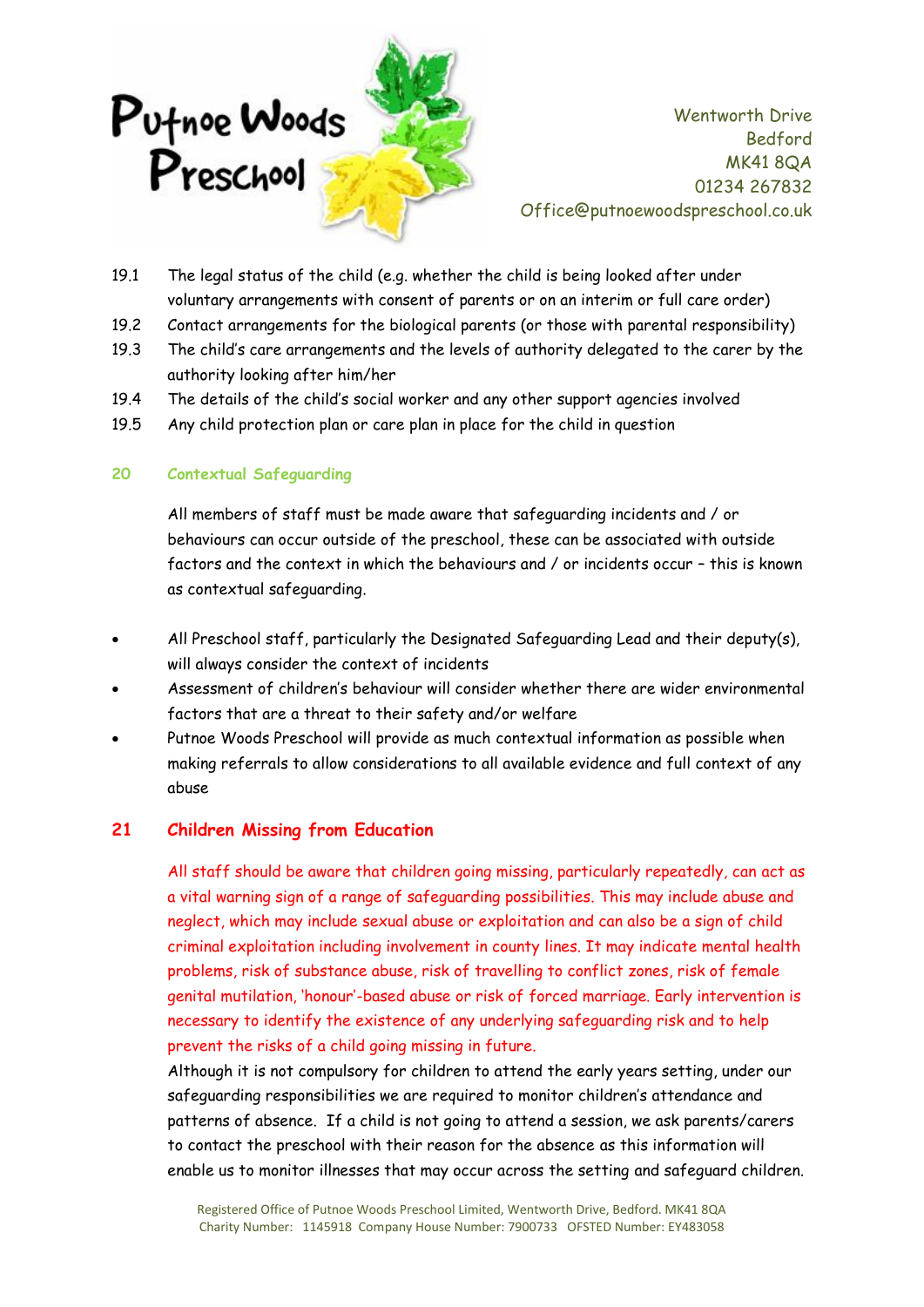

The staff at Putnoe Woods Preschool will:

- 21.1 Ensure individual attendance is monitored if an individual has frequent absences and use and share the information accordingly such as in TAF meetings, CIN and CP meetings
- 21.2 Monitor attendance on a regular basis OR as often for individual children as deemed necessary
- 21.3 Report any frequent absences of funded 2 year olds to the Local Authority
- 21.4 Report any frequent absences to other professional who may be involved with the family such as social workers
- 21.5 Ensure that all staff are aware of the importance on monitoring attendance

## **22 Children with Family Members in Prison**

Approximately 200,000 children in England and Wales have a parent sent to prison each year. These children are at risk of poor outcomes including poverty, stigma, isolation and poor mental health. The National Information Centre on Children of Offenders, NICCO provides information designed to support professionals working with offenders and their children, to help mitigate negative consequences for those children

Keeping Children Safe in Education 2021

The staff at Putnoe Woods Preschool will:

- 22.1 Seek support from NICCO in how best to support the child and their family
- 22.2 Work with the chid and their family to ensure that relationships are maintained between the child and their family member i.e. make birthday cards, send artwork, send copies of development reports

#### 23 Domestic Abuse

The Domestic Abuse Act 2021 introduced the first statutory definition of domestic abuse and the recognition of the impact of domestic violence on children, as victims in their own right if they see, hear or experience the effects of abuse.

The definition of domestic abuse that can effect a child can be defined as experiencing abuse form different types of relationships of individuals that are closely connected with the child and that the child experiences a range of abusive behaviours.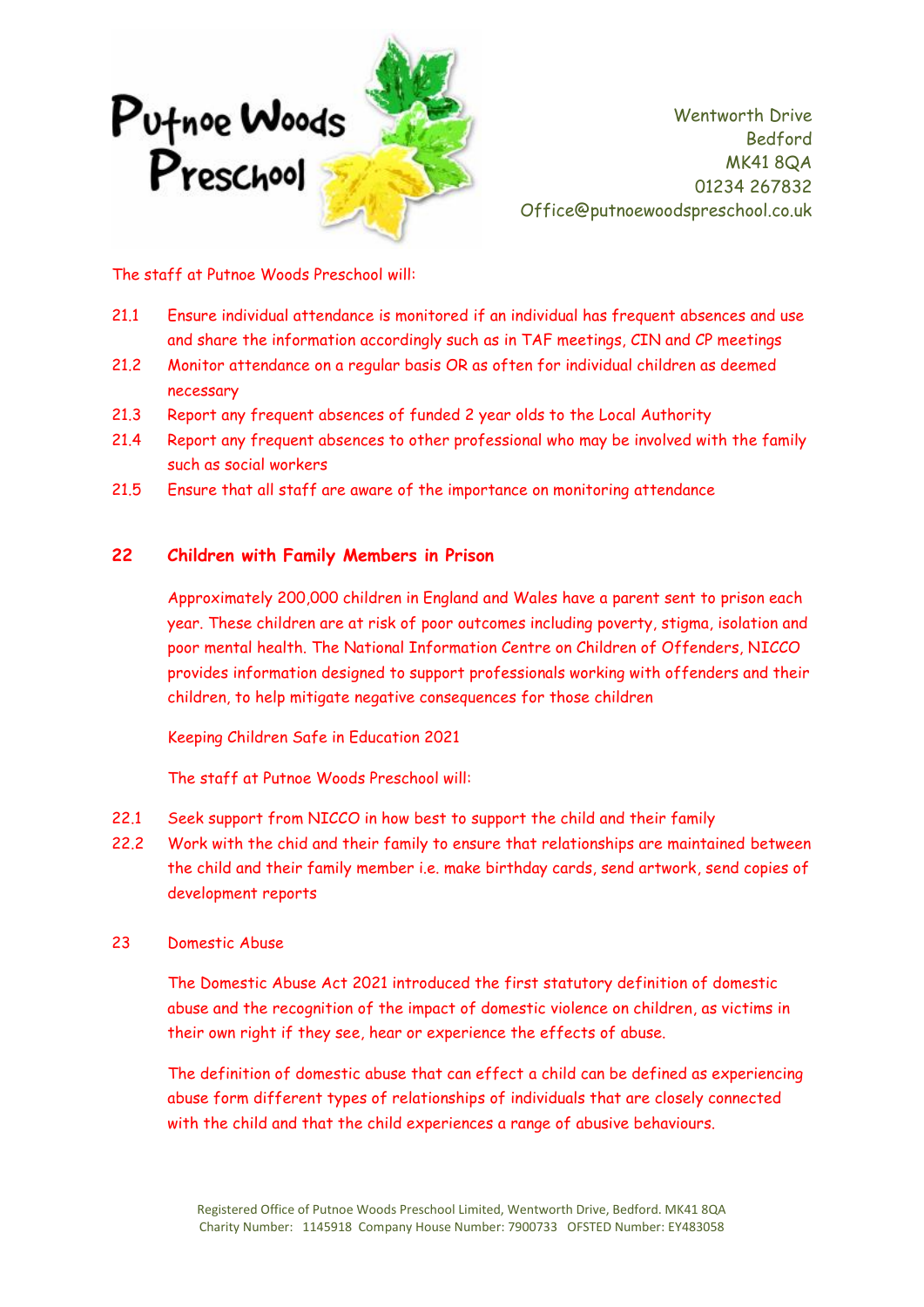

Types of domestic abuse include intimate partner violence, abuse by family members, teenage relationship abuse and child/adolescent to parent violence and abuse. Anyone can be a victim of domestic abuse, regardless of sexual identity, age, ethnicity, socioeconomic status, sexuality or background and domestic abuse can take place inside or outside of the home.

All children can witness and be adversely affected by domestic abuse in the context of their home life where domestic abuse occurs between family members. Experiencing domestic abuse and/or violence can have a serious, long lasting emotional and psychological impact on children. In some cases, a child may blame themselves for the abuse or may have had to leave the family home as a result.

Keeping Children Safe in Education 2021

## The staff at Putnoe Woods Preschool will:

- 23.1 Ensure they remain vigilant to any changes in a childs behaviour or language
- 23.2 Be observant of any changes in behaviours or appearance of the childs parents or carers
- 23.3 Record any concerns on the childs chronology and speak to the DSL
- 24 Upskirting

The staff at Putnoe Woods Preschool are aware of the criminal activity of Upskirting. Upskirting is a highly intrusive practice which involves an individual taking photographs under another persons clothing without their knowledge.

#### **25 Early Help**

- 25.1 Early help is defined as a means of providing support as soon as a problem emerges, at any point in a child's life
- 25.2 All staff at Putnoe Woods are aware that any child may benefit from early help, but in particular staff will be alert to the potential need for early help for pupils who:
- Are disabled and have specific additional needs
- Have SEND (whether or not they have a statutory EHC plan)
- Are young carers
- Show signs of being drawn into anti-social or criminal behaviour, including gang involvement and association with organised crime groups
- Are frequently missing/going missing from care or from home
- Misuse drugs or alcohol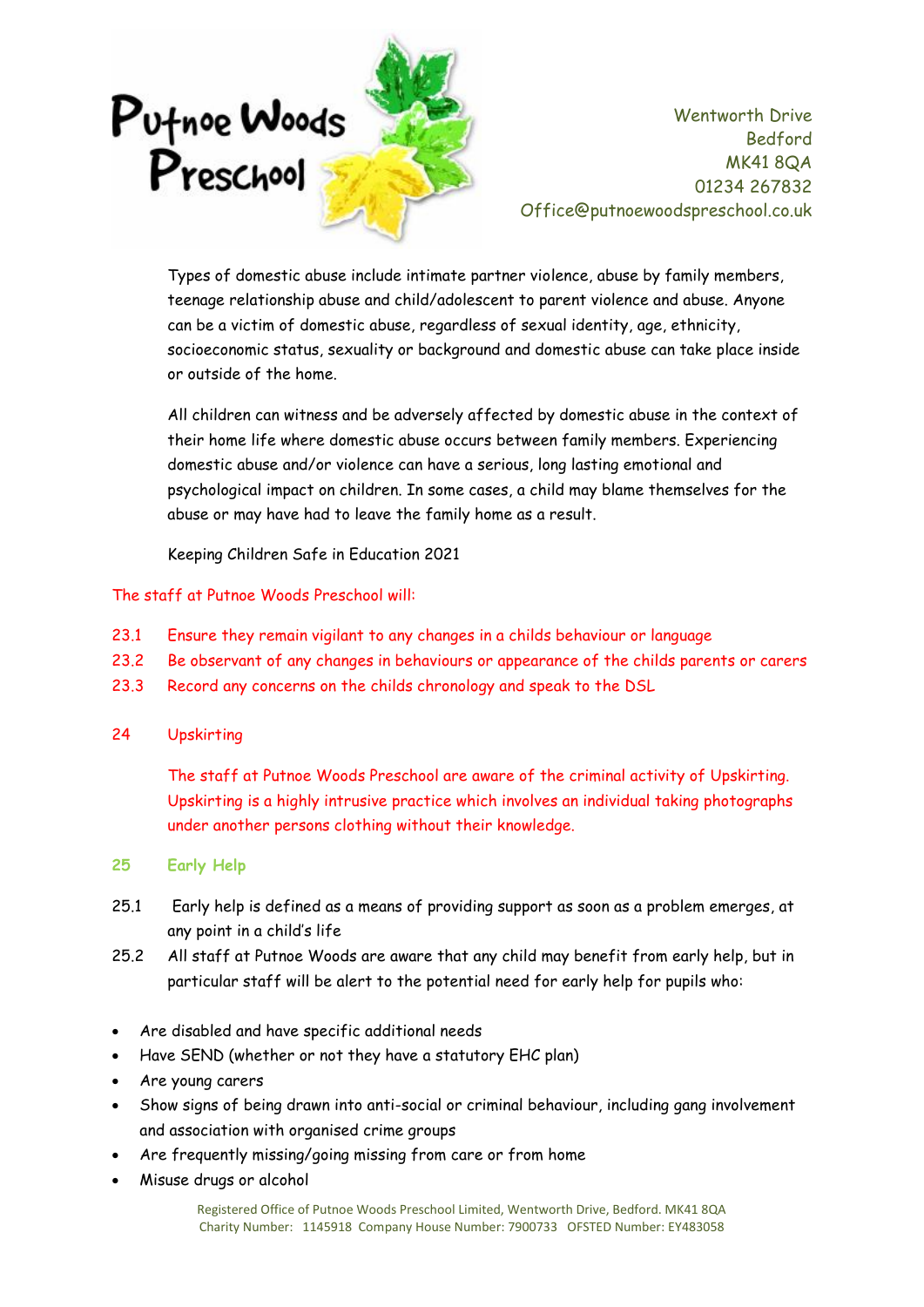

- Are at risk of modern slavery, trafficking or exploitation
- Are in a family circumstance presenting challenges such as substance abuse, adult mental health problems or domestic abuse
- Are returned home to their family from care
- Show early signs of abuse and/or neglect
- Are at risk of being radicalised or exploited
- Are privately fostered
- 25.3 All staff at Putnoe Woods Preschool will be made aware of the local early help process and understand their role in it
- 25.4 The Designated Safeguarding Lead will take the lead where early help is appropriate

#### **26 Extremism – the Prevent Duty – see Prevent Policy and Procedures**

'Protecting children from the risk of radicalisation should be seen as part of schools' wider safeguarding duties, and is similar in nature to protecting children from other forms of harm and abuse.'

#### Keeping Children Safe in Education 2021

- 26.1 Under the Counter-Terrorism and Security Act 2015 we have a duty to refer any concerns of extremism to the police
- 26.2 At Putnoe Woods Preschool staff will be alert to changes in children's and / or family members or carers behaviours which could indicate they need help or protection
- 26.3 These changes may be a cause for concern relating to a change in behaviour of a child or family member, comments causing concern made to a member of the team (or other persons in the setting) or actions that lead staff to be worried about the safety of a child in their care
- 26.4 All staff will use their professional judgement in identifying children who might be at risk of radicalisation and report their concerns to the Designated Safeguarding Lead
- 26.5 At Putnoe Woods Preschool we values freedom of speech and the expression of beliefs/ ideology as fundamental rights underpinning our society's values. However, freedom comes with responsibility and free speech that is designed to manipulate the vulnerable or that leads to violence and harm of others goes against the moral principles in which freedom of speech is valued. Free speech is not an unqualified privilege; it is subject to laws and policies governing equality, human rights, community safety and community cohesion
- 26.6 Staff at Putnoe Woods Preschool are aware that threats from terrorism in the United Kingdom may include the exploitation of vulnerable people, to involve them in terrorism or in activity in support of terrorism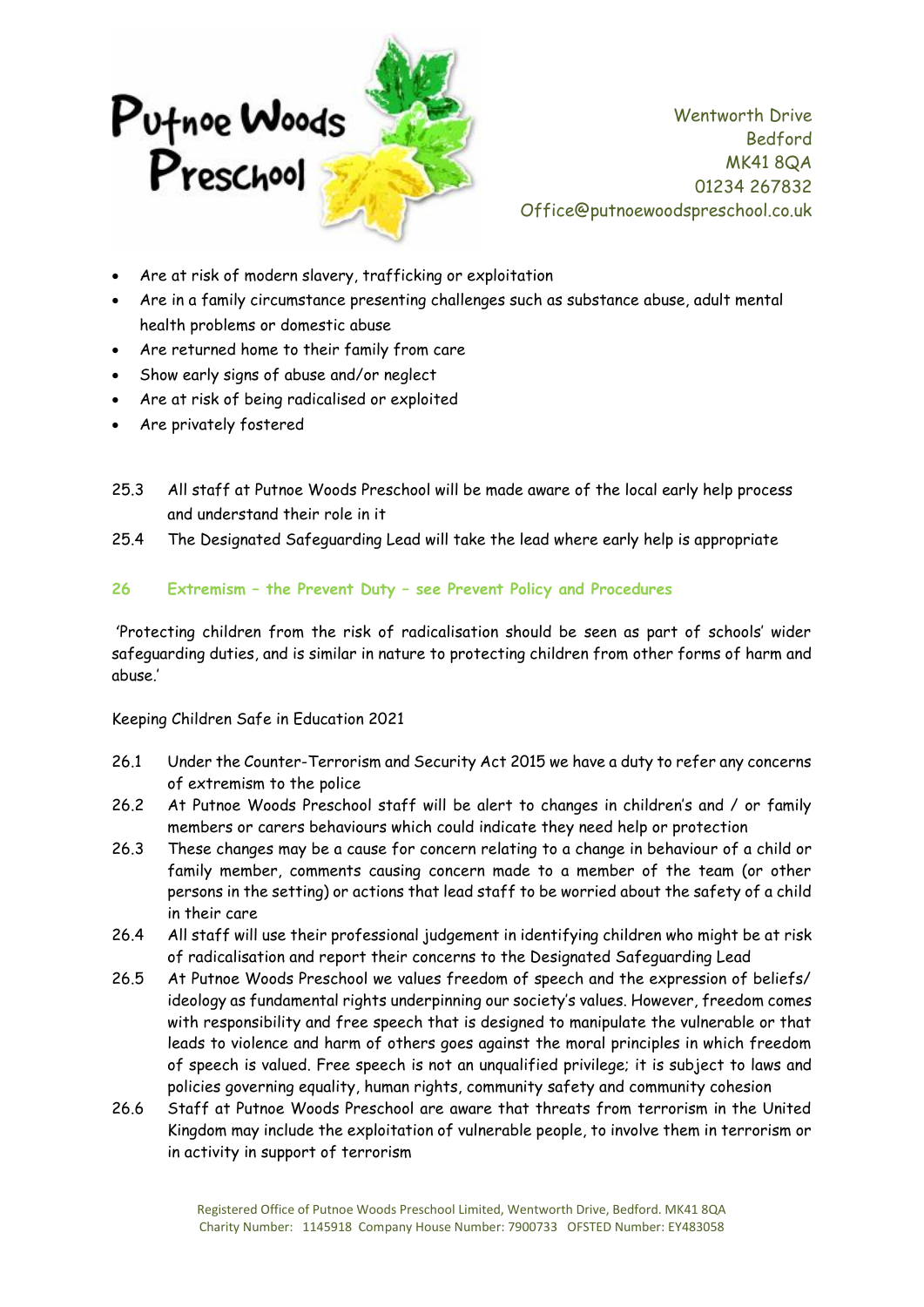

- 26.7 Staff at Putnoe Woods Preschool are aware that the normalisation of extreme views may also make children and young people vulnerable to future manipulation and exploitation
- 26.8 At Putnoe Woods Preschool we are clear that this exploitation and radicalisation will be viewed as a safeguarding concern
- 26.9 Putnoe Woods Preschool seeks to protect children and young people against the messages of all violent extremism
- 26.10 Signs that may indicate a child is being radicalised include:
- isolating themselves from family and friends
- talking as if from a scripted speech
- unwillingness or inability to discuss their views
- a sudden disrespectful attitude towards others
- increased levels of anger
- increased secretiveness, especially around internet use.
- Children who are at risk of radicalisation may have low self-esteem, or be victims of bullying or discrimination. Extremists might target them and tell them they can be part of something special, later brainwashing them into cutting themselves off from their friends and family

#### **NSPCC**

- 26.11 The prevent of duty care policy is part of our wider safeguarding duties in keeping children safe from harm, the staff at Putnoe Woods Preschool with embed the following responsibilities:
	- All members of staff must be able to identify children who may be vulnerable to radicalisation
	- If staff members, trustees or volunteers have concerns they are aware they must contact the Designated Safeguarding Lead, Preschool Manager and the police
	- Although there is no single way of identifying an individual who is likely to be susceptible to a terrorist ideology, all members of staff will be alert to changes in children's behaviour, including even very young children, which could indicate they may be in need of help or protection
	- All members of staff will be aware that these behaviours can be evident during circle time, Role play activities and quiet times. Quiet times is a good time for children to make disclosures as this is the period that children are closest to their key persons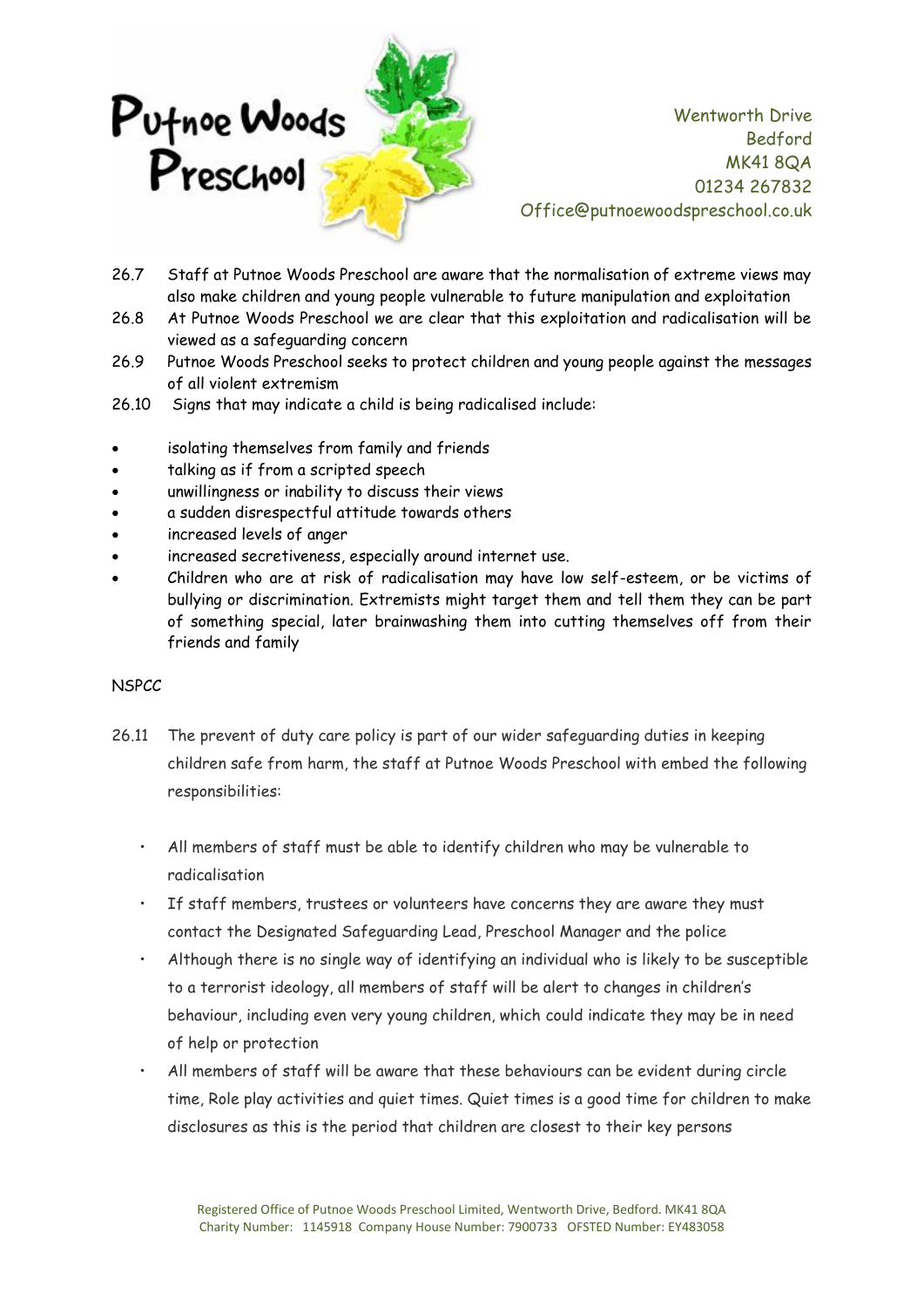

- All members of staff will be aware that people from any walks of life can be drawn into radicalisation and not necessarily from a particular religion or ethnicity. Terrorism is not promoted by any religion
- All members of staff will be aware The Prevent duty does not require childcare providers to carry out unnecessary intrusion into family life but we are required to take action when observe behaviour of concern
- All staff will be aware that there is certain terminology used by Muslim families such as, Inshallah, alhumdillah, marshallah, allah ho akbar and thathese phrases are not an indication of any form of radicalisation
- All staff will be aware that individual dress codes like hijabs, nikabs, abayas and jilbabs are not indicative factors that they are at risk of being radicalised

#### **27 Response from Parents**

- 27.1 At Putnoe Woods Preschool ALL staff members will be made aware that the following responses from parents may suggest a cause for concern across all categories of abuse and safeguarding concerns:
	- An unexpected delay in seeking treatment that is obviously needed
	- An unawareness or denial of any injury, pain or loss of function (for example, a fractured limb)
	- Incompatible explanations offered, several different explanations or the child is said to have acted in a way that is inappropriate to his/her age and development
	- Reluctance to give information or failure to mention other known relevant injuries
	- Frequent presentation of minor injures
	- Unrealistic expectations or constant complaints about the child
	- Alcohol misuse or other drug/substance misuse
	- Reluctance to share information
	- Inconsistencies in information provided
	- Reaction to questioning
	- Parents request removal of the child from home
	- Violence between adults in the household

#### **28 Disclosures and Reporting Concerns**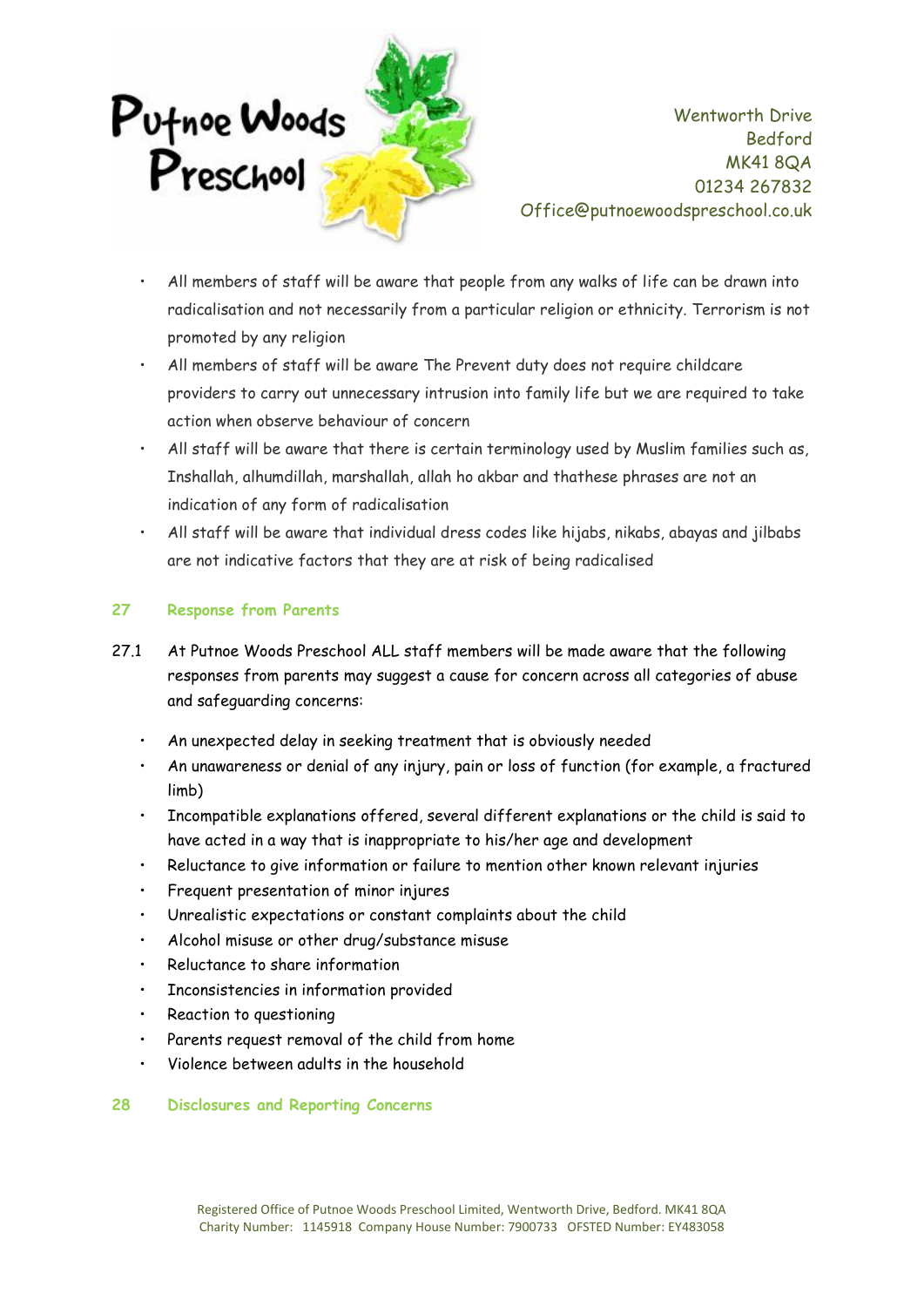

Where a child makes a disclosure or if an Early Years Practitioner has a concern about a childs wellbeing, however how minor, they must report it to the DSL. The Early Years Practitioner MUST

- 28.1 Offer reassurance to the child, do not let the child take the blame
- 28.2 Listen and observe without probing and questioning, use the TED principle Tell, Explain to me, Describe to me
- 28.3 Let the child know what you plan to do next and make it clear that you have to share information
- 28.4 As soon as possible after receiving the disclosure the staff member to whom the disclosure was made MUST make a record of the disclosure on the 'Safeguarding Concerns Form'
- 28.5 If applicable complete the Body Map Form
- 28.6 These MUST include
	- Child's name
	- Child's address
	- Age of the child and date of birth
	- Who else was present
	- Date and time of the observation or the disclosure
	- Exact words spoken by the child
	- Exact position and type of any injuries or marks seen
	- Exact observation of any incident including any other witnesses
	- Name of the person to whom any concern was reported, with date and time; and the names of any other person present at the time
	- Any discussion held with the parent(s) (where deemed appropriate).
- 28.7 These records should be signed by the person reporting this and the Preschool Manager and/or Designated Safeguarding Lead, dated and kept in a separate confidential file
- 28.8 If a child starts to talk to an adult about potential abuse it is important not to promise the child complete confidentiality
- 28.9 This promise cannot be kept. It is vital that the child is allowed to talk openly and disclosure is not forced or words put into the child's mouth
- 28.10 As soon as possible after the disclosure details must be logged accurately and not interpreted
- 28.11 The Preschool Manager and/or Designated Safeguarding Lead MUST report the disclosure or concern, without delay to Bedford Borough Local Safeguarding Children Board, Social Care Team or Integrated Front Door.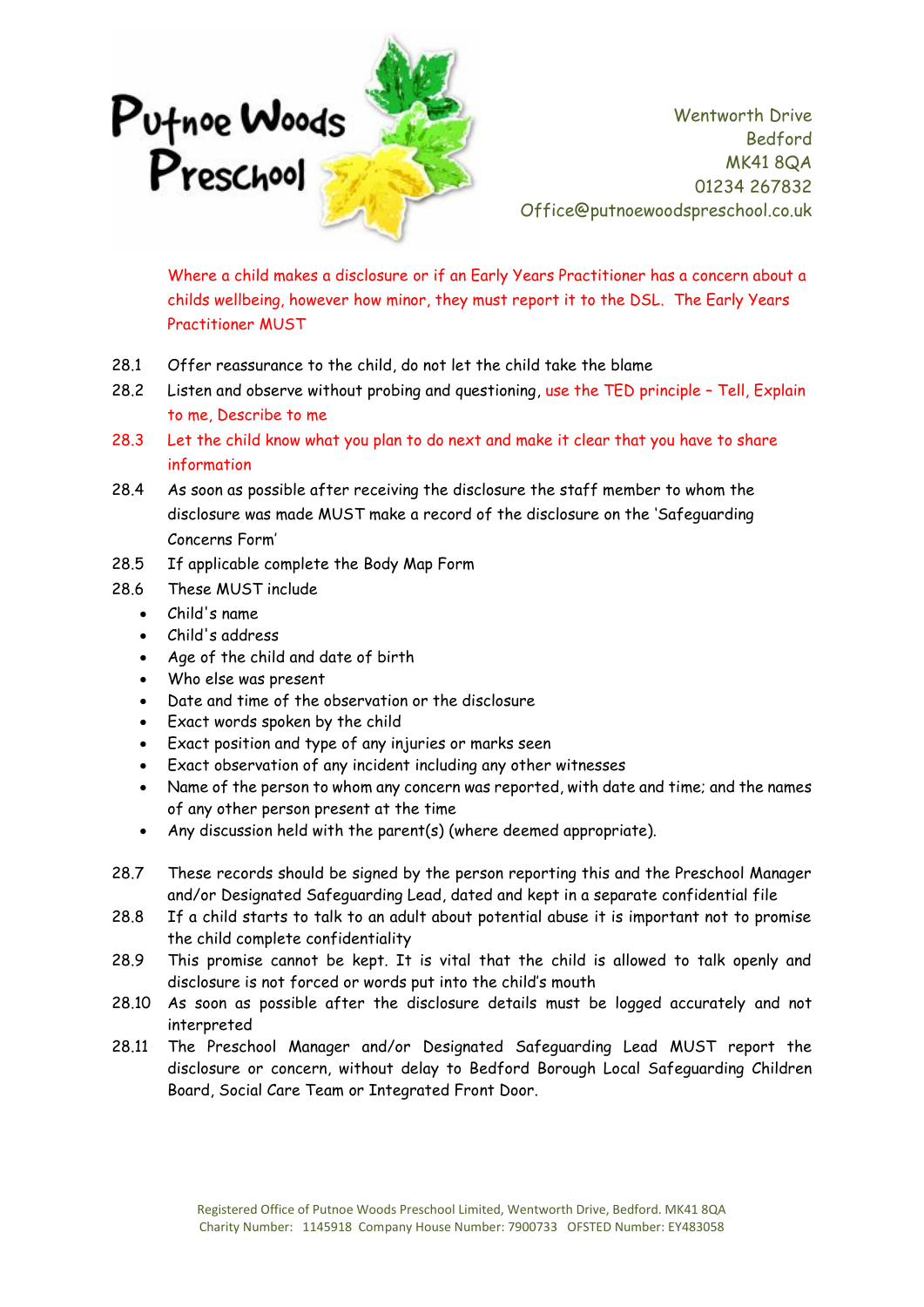

#### Reporting Concerns

- 28.12 All staff have a responsibility to report safeguarding concerns and suspicions of abuse
- 28.13 These concerns will be discussed with the designated safeguarding lead (DSL) as soon as possible
- 28.14 Staff will report their concerns to the DSL(in the absence of the DSL they will be reported to the Deputy DSL)
- 28.15 Any signs of marks/injuries to a child or information a child has given will be recorded and stored securely
- 28.16 If appropriate, the incident or concern will be discussed with the parent/carer, such discussions will be recorded and the parent will have access to these records on request
- 28.17 If there are queries/concerns regarding the injury/information given then the following procedures will take place, the designated safeguarding lead will contact the local authority children's social care team to report concerns and seek advice (if it is believed a child is in immediate danger we will contact the police)
- 28.18 Inform Ofsted
- 28.19 Record the information and action taken relating to the concern raised
- 28.20 Speak to the parents (unless advised not do so by LA children's social care team)
- 28.21 The designated safeguarding lead will follow up with the Local Authority children's social care team if they have not contacted the setting within the timeframe set out in Working Together to Safeguarding Children (2018), within 1 working day and will never assume that action has been taken

#### **29 Home Incidents or unexplained marks, cuts and bruises**

In the event that a child arrives at Putnoe Woods with visible injuries such as bruises, cuts, wounds, bandaged areas etc. the following procedure MUST be followed by staff:

- 29.1 The incident MUST be recorded in conjunction with the parent/carer dropping the child at preschool where possible and recorded on an Incident Form in full detail, including the explanation given for the injury
- 29.2 The Incident Form MUST be signed by the parents/carers dropping the child at preschool
- 29.3 If the unexplained marks, cuts or bruise is noticed after the parent / carer has left the incident MUST be recorded and Incident Form signed at collection
- 29.4 An explanation will be sought from the parent or child as appropriate
- 29.5 The Incident Form MUST be signed by the Pre School Manager or in their absence the Pre School Deputy
- 29.6 The Incident Form will then be filed in the childs individual file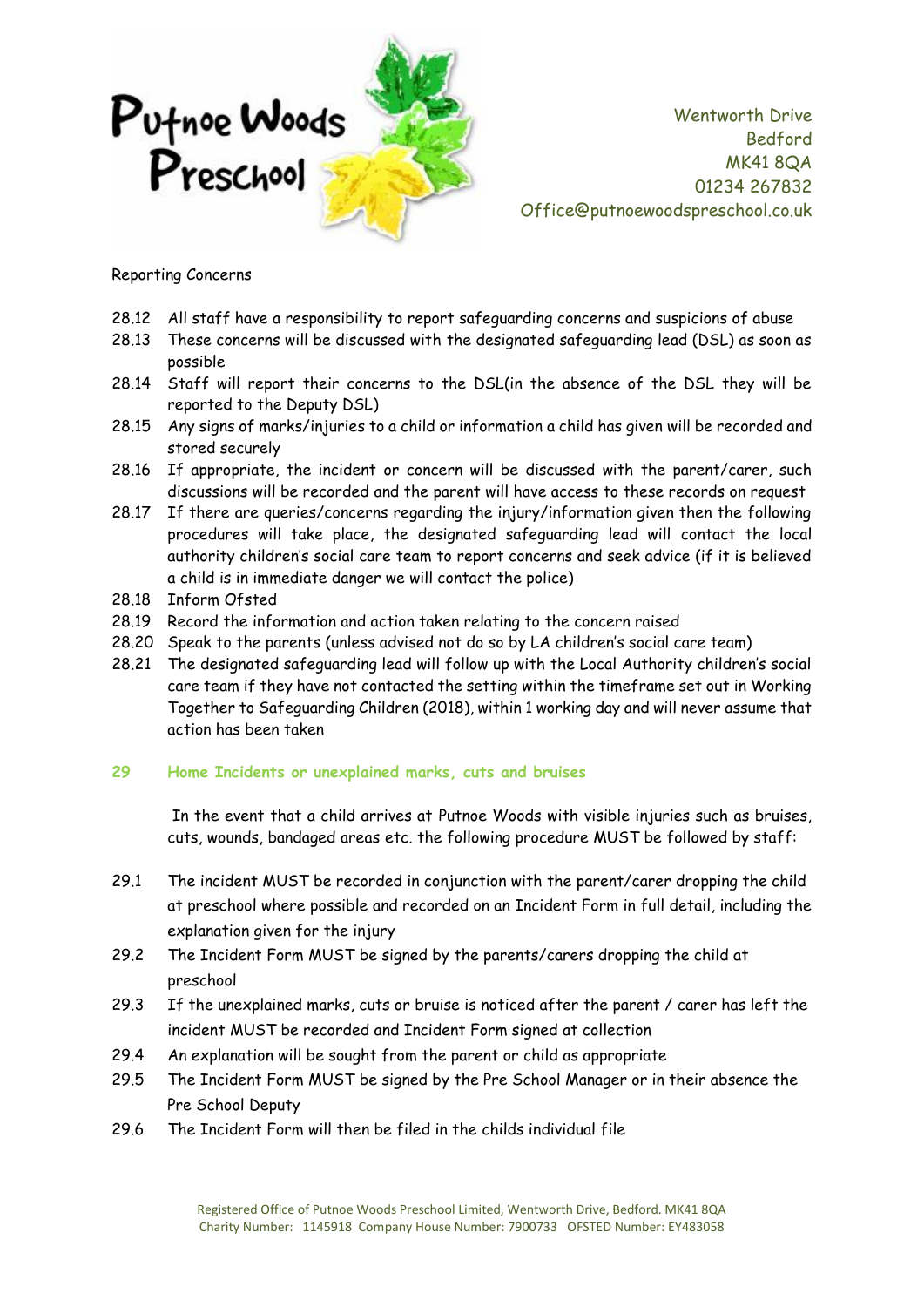

Should the parent/carer refuse to complete/sign the form, or there are discrepancies in the information/evidence presented, the Manager MUST record their concerns and seek advice and report their concerns to the Integrated Front Door.

#### **30 Support to Families**

Putnoe Woods Preschool takes every step in its power to build up trusting and supportive relations among families, staff, students and volunteers within the preschool.

- 30.1 Putnoe Woods Preschool continues to welcome the child and the family whilst enquiries are being made in relation to abuse in the home situation.
- 30.2 Parents and families will be treated with respect in a non-judgmental manner whilst any external investigations are carried out in the best interest of the child
- 30.3 Confidential records kept on a child are shared with the child's parents or those who have parental responsibility for the child, only if appropriate in line with guidance of the LSCB with the provison that the care and safety of the child is paramount
- 30.4 We will do all in our power to support and work with the child's family

#### **31 Confidentiality**

- 31.1 Personal information on children, families and staff needs to be kept securely, whilst being easily accessible
- 31.2 Child protection and safeguarding information will be dealt with in a confidential manner
- 31.3 Members of staff will be informed of relevant details only when the Designated Safeguarding Lead feels their having knowledge of a situation will improve their ability to deal with an individual child and/or family. A written record will be made of what information has been shared, with whom, and when
- 31.4 Safeguarding records will be stored securely in a locked cabinet in the preschool office separate from key person's records. Individual files will be kept for each child: the preschool will not keep family files. Files will be kept for at least the period during which the child is attending the preschool, and beyond that in line with current data legislation and guidance
- 31.5 Access to records by staff other than by the Designated Safeguarding Lead will be restricted
- 31.6 Parents will be aware of information held on their children and kept up to date regarding any concerns or developments by the appropriate members of staff. General communications with parents will be in line with policies and give due regard to which adults have parental responsibility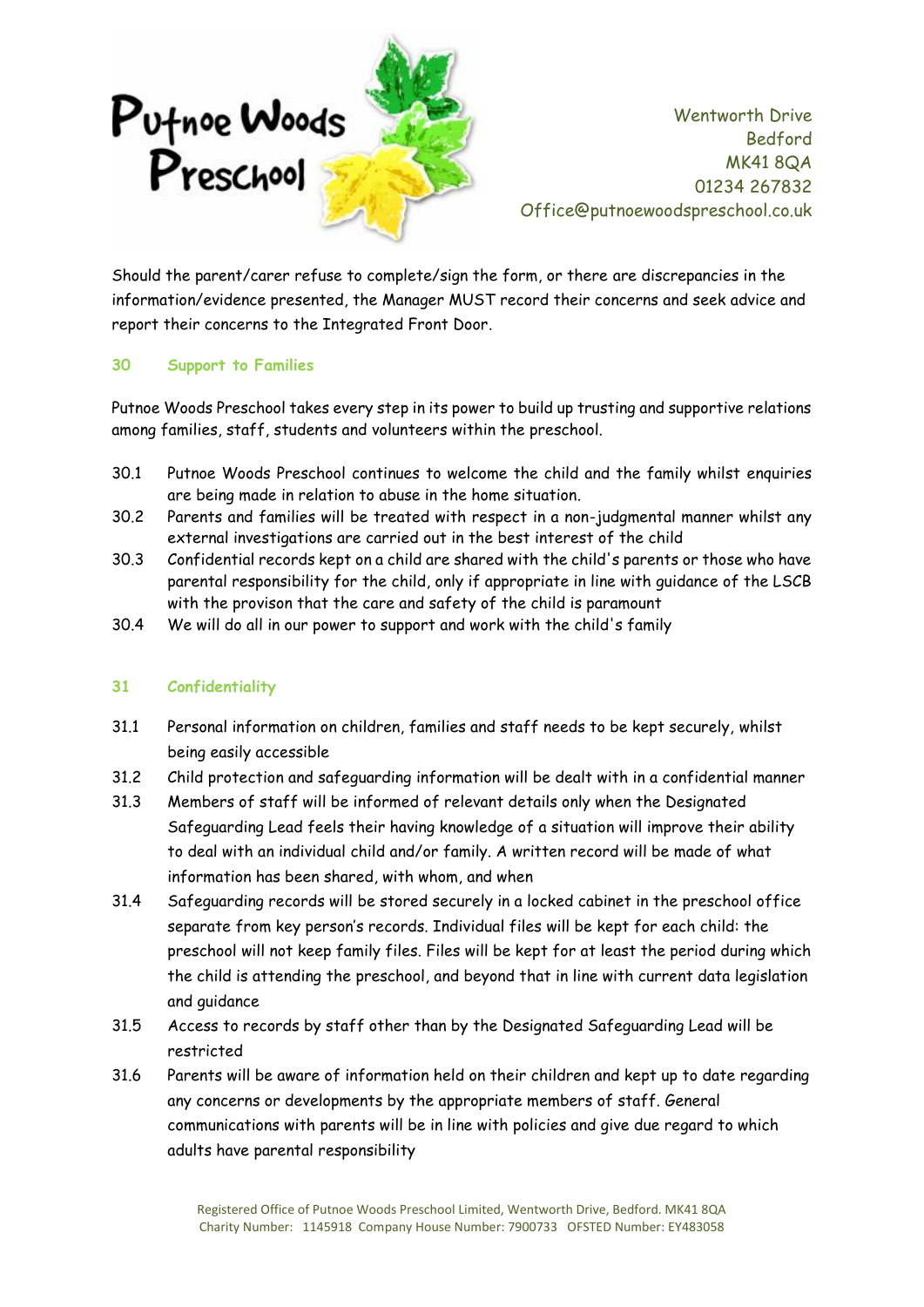

- **31.7 NO information will be disclosed to a parent if any information held on a child would put the child at risk of significant harm**
- 31.8 Putnoe Woods Preschool will only engage staff and agencies required to support the victim and/or be involved in any investigation
- 31.9 If a child asks a member of staff not to tell anyone about the disclosure, ALL staff are aware they cannot make this promise. Even without the child's consent, the information may still be lawfully shared if it is in the public interest and protects children from harm
- 31.10 The Designated Safeguarding Lead will consider the following when making confidentiality decisions:
	- Parents will be informed unless it will place the victim at greater risk
	- If a child is at risk of harm, is in immediate danger or has been harmed, a referral will be made to childrens services
	- Rape, assault by penetration and sexual assaults are crimes reports containing any such crimes will be passed to the police
- 31.11 Parents are required to complete and sign a Consent to Share information when their child start attending Putnoe Woods Pre School

# **32 Safer Recruitment**

- 32.1 As an employer it is our duty that there are strict and clear guidelines with regards to safer recruitment and our staff code of conduct and that all employees, students and volunteers are clear with the expectations that are required from them
- 32.2 As professionals we must be clear and ensure a concrete understanding of Putnoe Woods Pre-school Safeguarding Policies and Procedures and the expectations of one another
- 32.3 Putnoe Woods Safer Recruitment Guidance is a comprehensive working document that refers to good practice in safe recruitment for all appointments, whether paid or unpaid, including employees, volunteers, trustees who have:
	- direct access to children and young people
	- managerial or supervisory responsibilities for staff who have access to children and young people
	- positions that enable them to access sensitive or personal information about children or young people and their families
	- responsibility for influencing services to children and young people
- 32.4 By having an effective recruitment procedure in place, we can ensure that the persons we employ, or take on in a voluntary role, have the necessary qualifications, sufficient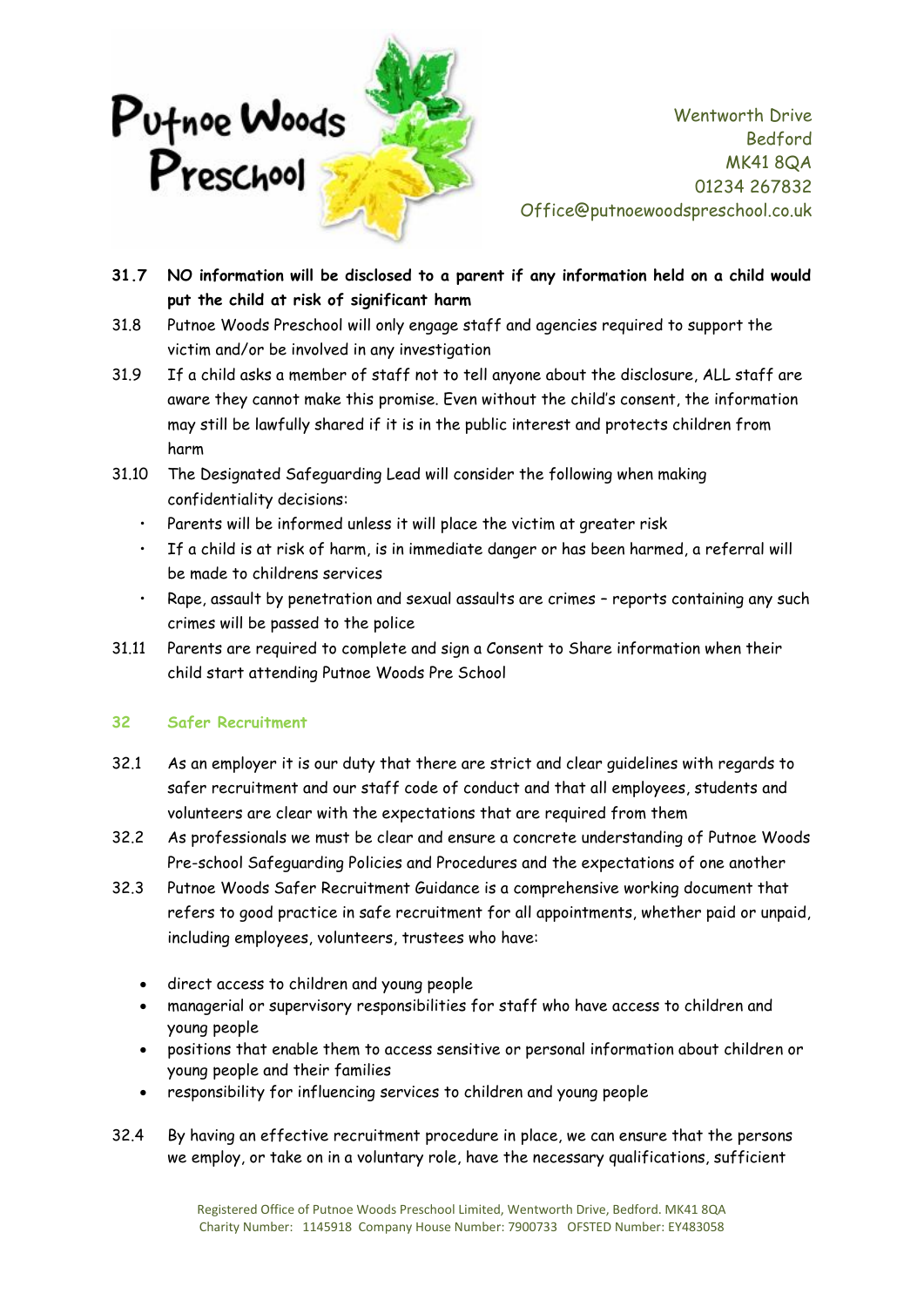

experience, the appropriate temperament and adequate aptitude to successfully perform the required role within the preschool

- 32.5 The intention of this policy is to ensure that all stages contain measures to deter, identify, prevent and reject unsuitable applicants from gaining access within the preschool environment
- 32.6 All vacancies that are advertised will clearly include Putnoe Woods Statement on their commitment to Safeguarding and as applicants will be required to working in Regulated Activity, reference will be made to the fact ALL applicants will be required to complete an Enhanced DBS Disclosure and bring evidence of identity, Right to Work in the UK and qualification certificates.
- 32.7 All applicants will be required to show the following documentation:
	- current driving licence or passport or full birth certificate
	- two utility bills or statements (from different sources) showing their name and home address
	- documentation confirming their national insurance number (P45, P60 or national insurance card
	- documents confirming any educational and professional qualifications referred to in their application form (ORIGINAL copies)
	- Evidence of the Right to work in the UK
	- Any other relevant documentation that supports the job application
- 32.8 The applicant will also be asked to complete a Self Disclosure Form which may be handed back in a secure envelope
- 32.9 Putnoe Woods deem it essential and good practice for applicants to complete a selfdisclosure section on their job application
- 32.10 This approach helps to deter unsuitable people from applying, and encourages openness and honesty with the applicant from the beginning of potential employment
- 32.11 By completing the Self Disclosure applicants are able to inform Putnoe Woods employer about anything which will come up on a DBS check, promoting the early opportunity for discussion about the nature and severity of the crime
- 32.12 Applicants will be advised that due to the nature of their duties and employment and 'Regulated Activity' they will be required to disclose any details of criminal offences and records on an annual basis
- 32.13 The position in which they have been employed, working with children is exempt from the Rehabilitation of Offenders Act
- 32.14 A previous criminal conviction does not necessarily exclude an applicant from being suitable to work with children
- 32.15 However, 'spent' over a period of time. 'Spent' means that the individual no longer needs to declare the conviction on employment forms and certain other documents. There are no spent convictions for gaining work in the childcare sector for paid or volunteer staff
- 32.16 If a disclosure is made only those on the Interview Committee will form part of the discussions and will handle the disclosure in a sensitive manner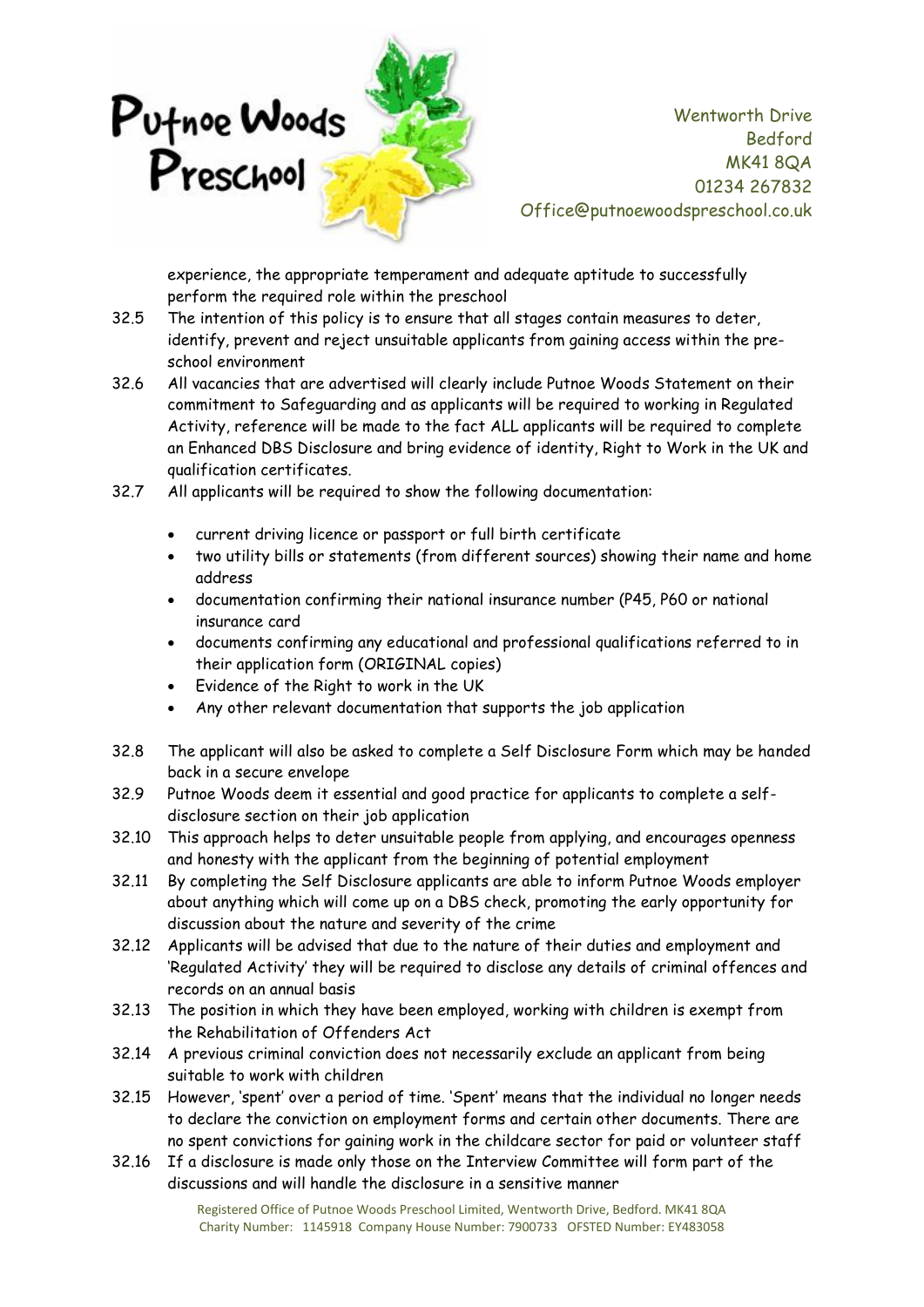

- 32.17 When considering information disclosed or from a DBS check the Interview Committee will consider the following as to ensure the applicant is not being treated unfairly, disadvantaged or discriminated against:
	- the nature and severity of the offence/s
	- the date/s when it took place
	- whether it is relevant to the type of work which could be offered
	- if the offence/s took place in the UK or overseas (if the latter, is it a criminal offence here?)
	- whether the offence has now been de-criminalised
	- whether there is a pattern of offending
	- whether there is any evidence of remorse or recognition of wrong-doing?
- 32.18 The completion of self disclosure does not remove the need to get an Enhanced DBS if the applicant is offered the post
- 32.19 It is with regret that research has shown that some abusers can disclose a minor criminal offence (for example, shoplifting) to establish themselves as an open and honest person and subtly suggesting that the formality of an Enhanced DBS check is unnecessary
- 32.20 The information on the Enhanced DBS check and self disclosure will be compared and no start date will be confirmed, should the applicant be conditionally offered the position
- 32.21 The Interview Committee are aware that it is unlawful to employ someone in a role working with children if a person living at the same address as the worker is barred from working with children. The connection between the worker and the partner, spouse, family member or friend greatly increases the chance that children may be placed at risk
- 32.22 Putnoe Woods will not accept reference from family or friends and only DIRECT from the referee
- 32.23 Referees will be asked if the applicant is suitable for the job in which they have applied and whether they have any reason to believe that the applicant is unsuitable to work with children. They will also receive a copy of the job description and person specification
- 32.24 Referees will be required to confirm:

• the applicant's dates of employment, salary, job title/duties, reason for leaving, performance, sickness and disciplinary record

• whether the applicant has ever been the subject of disciplinary procedures involving issues related to the safety and welfare of children

• whether any allegations or concerns have been raised about the applicant that relates to the safety and welfare of children or young people or behaviour towards children or young people

32.25 The Interview Committee will compare the references received to the information on the application form and should any discrepancies or inconsistencies be observed will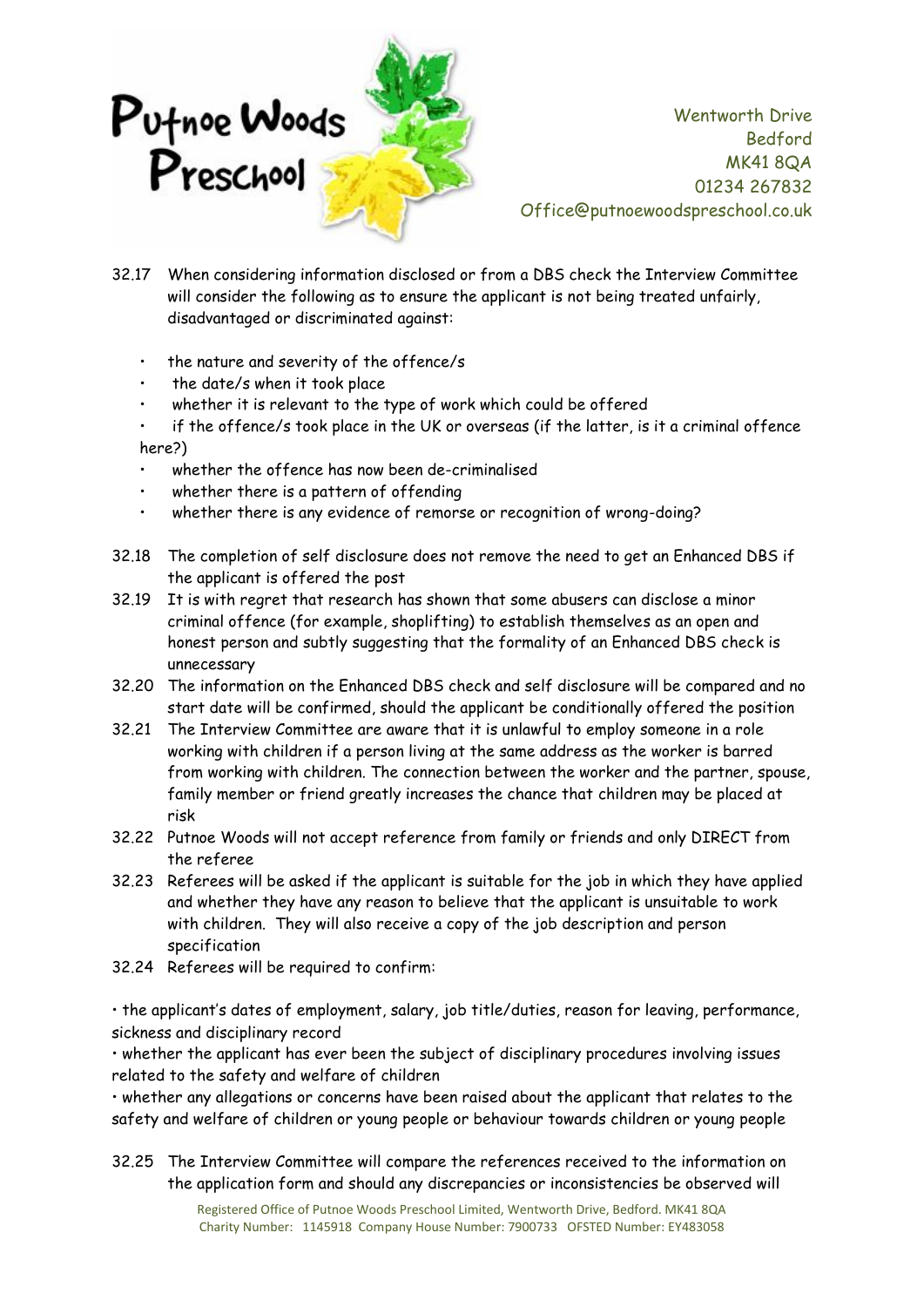

address these with the referee and the applicant before the appointment for the position is confirmed

- 32.26 The reference form will also question whether the referee or organisation has any reason that would deter them from re employing the applicant. Should this be the case, a member of the interview Committee will contact the referee to discuss the matter further
- 32.27 The DBS process forms part of a thorough approach to referencing and checking all new staff members. The Enhanced DBS check is the highest level of criminal record check and is available for those working in Regulated Activity with children or vulnerable adults
- 32.28 Putnoe Woods conduct their DBS checks via the Ofsted DBS Application portal provided by Security Watchdog, part of Capita plc
- 32.29 Putnoe Woods will not allow a new applicant to commence their employment until their DBS check has been returned and is satisfactory hence this avoids being placed in a situation where the new applicant has begun work, and the outcome of the DBS check comes back raising questions over their suitability
- 32.30 The DBS Disclosure Certificate will be issued to the applicant and, as required by Putnoe Woods, it is their duty to bring the original certificate to be seen within 1 week of receipt
- 32.31 The Pre School Manager or member of the Interview Committee will view the Enhanced Disclosure Certificate and ensure it is satisfactory before recording the disclosure number and placing it in the personnel file of the applicant and the pre-school DBS recording file
- 32.32 All new applicants are subject to an initial probationary period of 3 months and will be made aware of this prior to commencement of employment. This will also be stipulated in their Statement of Main Terms of Employment
- **33 Employees, Students or Volunteers of the preschool or any other person living or working on the preschool premises**
- 33.1 If an allegation is made against a member of staff, student or volunteer or any other person who lives or works on the preschool premises regardless of whether the allegation relates to the preschool premises or elsewhere, Putnoe Woods staff will follow the procedure below:
	- The allegation should be reported to the Preschool Manager or Designated Safeguarding Lead on duty
	- If this person is the subject of the allegation then this should be reported to the Chair of the Board of Trustees
- 33.2 The Local Authority Designated Officer (LADO), Ofsted and the LSCB will then be informed immediately in order for this to be investigated by the appropriate bodies promptly: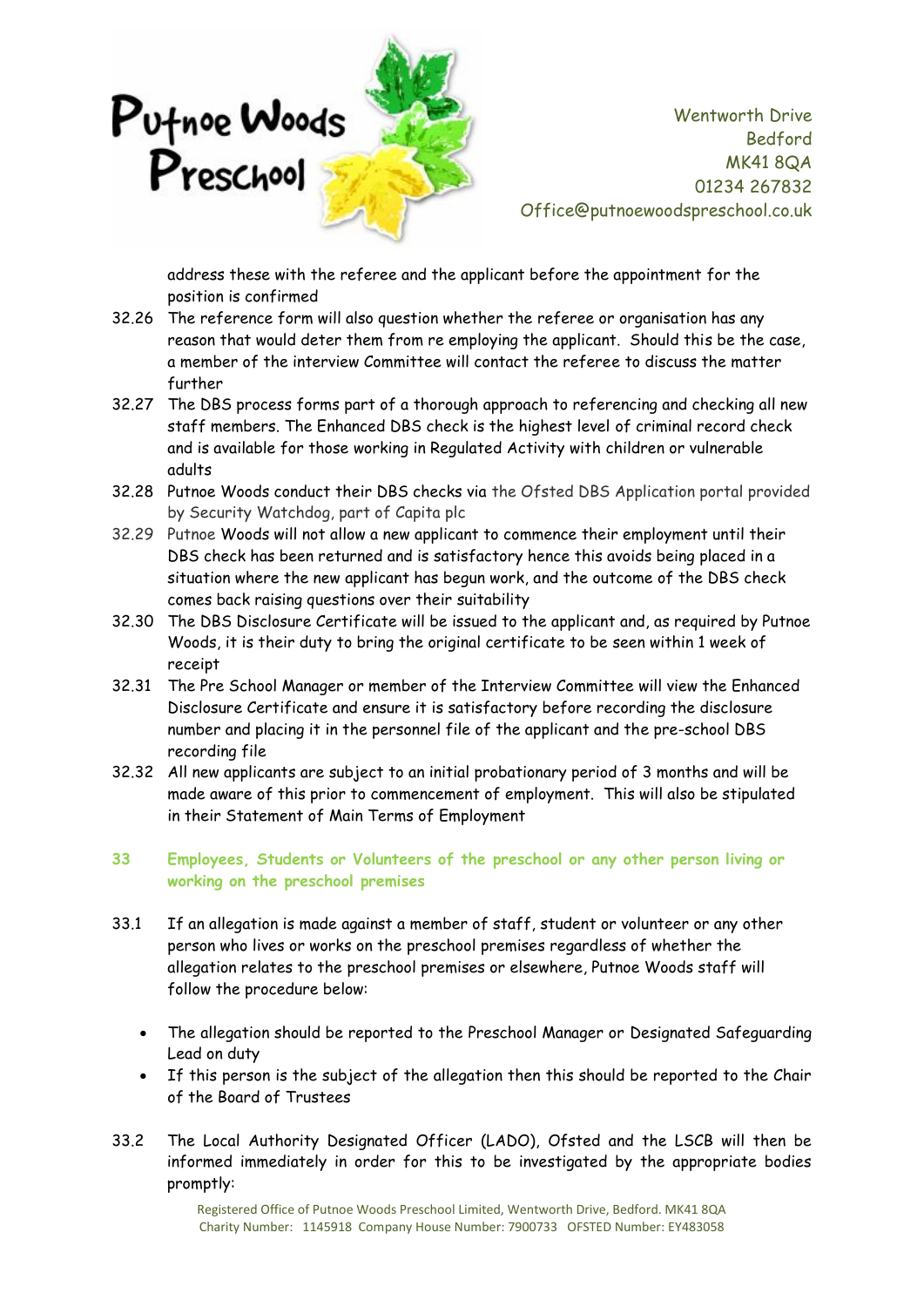

- The LADO will be informed immediately for advice and guidance
- Putnoe Woods Preschool will follow all instructions from the LADO, Ofsted, LSCB and ask all staff members to do the same and co-operate where required
- A full investigation will be carried out by the appropriate professionals within the preschool (which may also include the LADO, Ofsted, LSCB) to determine how this will be handled
- Putnoe Woods Preschool will follow all instructions from the LADO, Ofsted, LSCB and ask all staff members to do the same and co-operate where required
- Support will be provided to all those involved in an allegation throughout the external investigation in line with LADO support and advice
- The preschool reserves the right to suspend any member of staff during an investigation
- All enquiries/external investigations/interviews will be documented and kept in a locked file for access by the relevant authorities
- Unfounded allegations will result in all rights being reinstated
- Founded allegations will be passed on to the relevant organisations including the local authority children's social care team and where an offence is believed to have been committed, the police, and will result in the termination of employment. Ofsted will be notified immediately of this decision. The preschool will also notify the Disclosure and Barring Service (DBS) to ensure their records are updated
- All records will be kept until the person reaches normal retirement age or for 21 years and 3 months years if that is longer. This will ensure accurate information is available for references and future DBS checks and avoids any unnecessary reinvestigation
- The preschool retains the right to dismiss any member of staff in connection with founded allegations following an inquiry
- Counselling will be available for any member of the preschool who is affected by an allegation, their colleagues in the preschool and the parents.

# **33 e-Safety – see ICT Acceptable Use Policy**

- 33.1 Putnoe Woods Preschool is aware of the growth of internet use and the advantages this can bring. However, it is also aware of the dangers and strives to support children, staff and families in using the internet safely
- 33.2 Within the preschool we do this by:
	- Ensuring we have appropriate antivirus and anti-spyware software on all devices and updating them regularly
	- Using approved devices to record/photograph in the setting
	- Never emailing personal or financial information
	- Reporting emails with inappropriate content to the internet watch foundation (IWF [www.iwf.org.uk/\)](https://www.iwf.org.uk/)
	- Ensuring content blockers and filters are on our computers, laptops and any mobile devices
	- Ensuring children are supervised using internet devices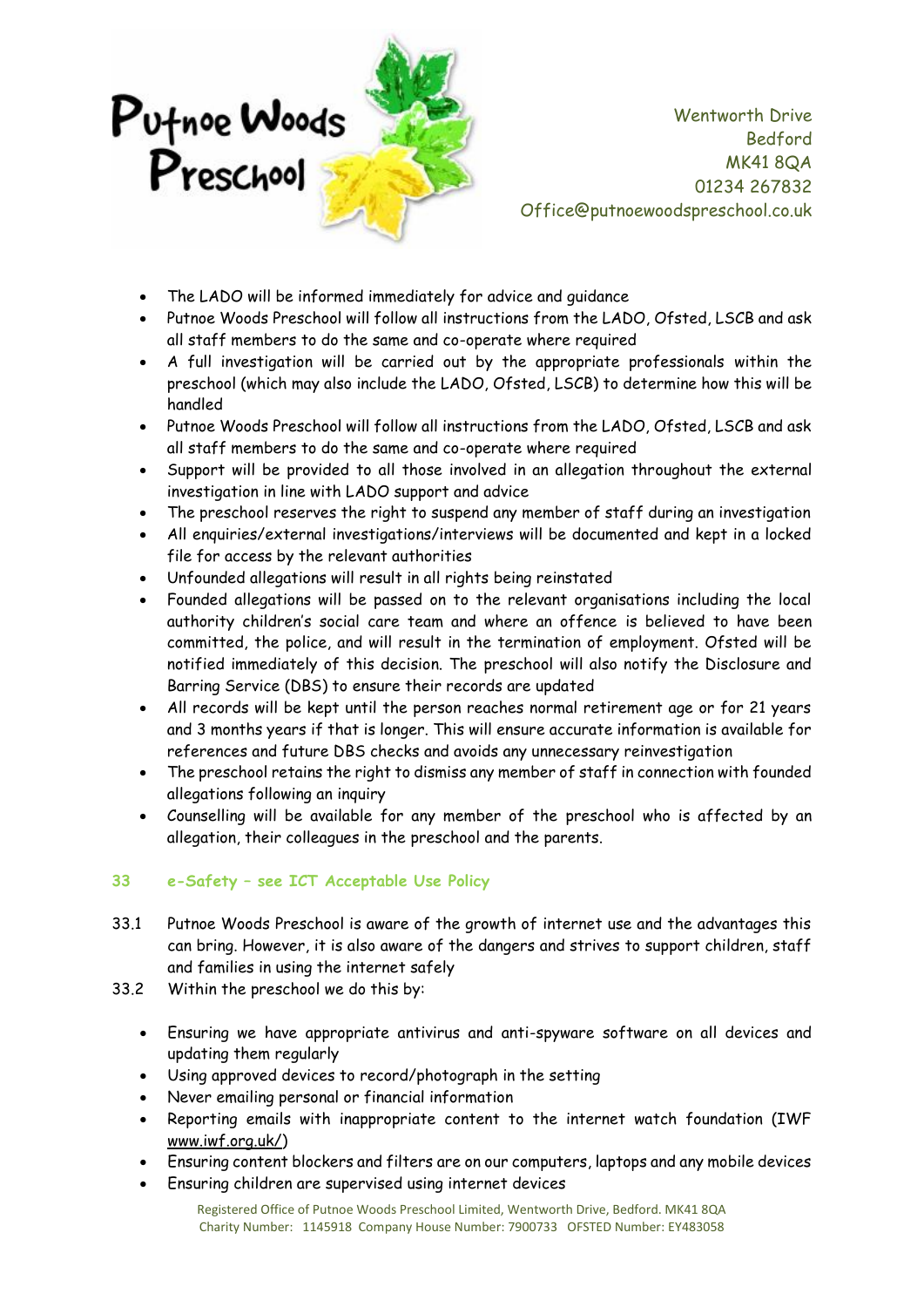

- Using tracking software to monitor suitability of internet usage (for older children)
- Integrating e-safety into preschool daily practice by discussing computer usage 'rules' deciding together what is safe and what is not safe to do online
- Talking to children about 'stranger danger' and deciding who is a stranger and who is not, comparing people in real life situations to online 'friends'

#### **34 Social Media – see Social Media Policy and Procedures**

Staff Guidelines:

- Maintain professionalism by not accepting parents/carers as 'friends' on social networking sites.
- Refrain from divulging any information about children, parents and staff within the setting.
- Staff members are advised to set their online profiles to private so that only friends are able to see their information.
- Staff are responsible for adhering to the terms of service of each site they use
- Personal profiles should not contain any images or videos which may be perceived as inappropriate behaviour for a childcare professional
- Staff will not have the preschool name anywhere in their personal profile.
- Staff must not respond to any comments or questions. This will be the responsibility of the Business and Finance Manager who will not post anything on to social networking sites such as Facebook that could be construed to have any impact on the preschool's reputation or relate to the preschool or any children attending the preschool in any way
- Staff must not post anything on to social networking sites that could offend any other member of staff or parent using the preschool
- If staff, choose to allow parents to view their page on social networking sites this relationship must remain professional at all times

Any member of staff, student or volunteer found to be posting remarks or comments that breach confidentiality and or are deemed to be of a detrimental nature to the Preschool may face disciplinary action that may result in dismissal.

If a member of staff becomes aware of any social networking activity that identifies the staff children or families in a detrimental way, they should notify the manager immediately.

Putnoe Woods Preschool has a clear commitment to protecting children and promoting welfare. Should anyone believe that this policy is not being upheld, it is their duty to report the matter to the attention of the Preschool Manager and/or registered person at the earliest opportunity.

#### **35 Mobile Phones - see Mobile Phone Policy**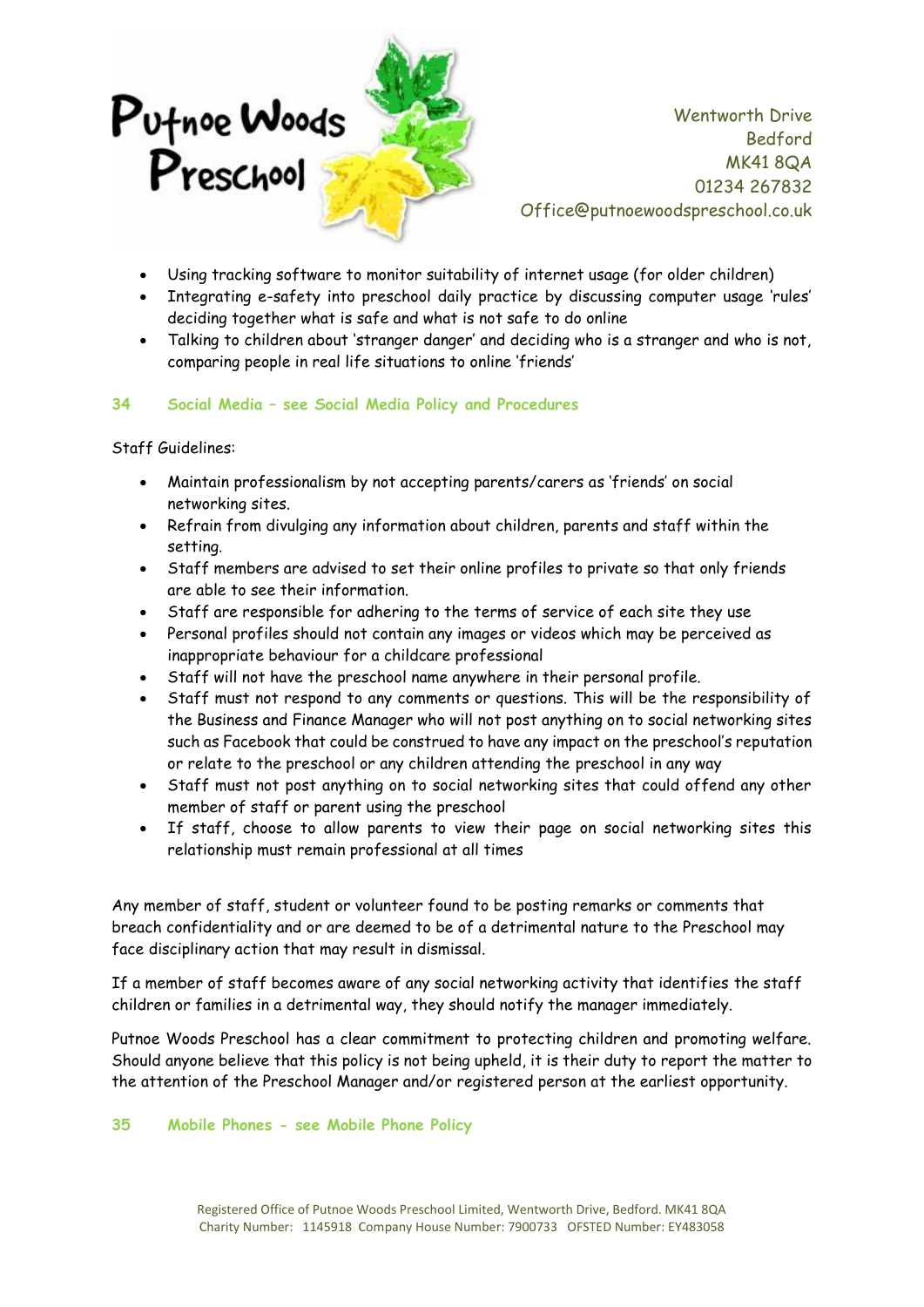

- 35.1 To ensure the safety and well-being of children we do not allow staff to use personal mobile phones during working hours. We use mobile phones supplied by the preschool to provide a means of contact in certain circumstances, such as outings.
- 35.2 We ask parents and visitors to respect and adhere to our policy
- 35.3 Staff must adhere to the following:
	- Mobile phones are either turned off or on silent and not accessed during your working hours
	- Mobile phones can only be used on a designated break and then this must be away from the children
	- Mobile phones should be stored safely in the basket in the preschool office at all times during the hours of the working day
	- During outings, staff will use mobile phones belonging to the preschool wherever possible. Photographs must not be taken of the children on any phones, either personal or preschool owned
	- If any of the above points are not followed then the member of staff involved will face disciplinary action, which could result in dismissal.

# **This policy is in compliance with GDPR (General Data Protection Regulations) May 2018**

**Putnoe Woods is committed to safeguarding and promoting the welfare of children and young people, employees, students, volunteers, trustees and parents and expects all staff and volunteers to share this commitment.**

| Date of Policy: | Created By: |  |
|-----------------|-------------|--|
| September 2014  | Jo Skelton  |  |
|                 |             |  |

| <b>Review Date</b> | Reviewer   | Amendments         |
|--------------------|------------|--------------------|
|                    | Jo Skelton |                    |
| September 2015     |            |                    |
|                    | Jo Skelton | Section on peer    |
| September 2016     |            | on peer abuse      |
|                    |            | • Section Children |
|                    |            | Who are            |
|                    |            | Vulnerable         |